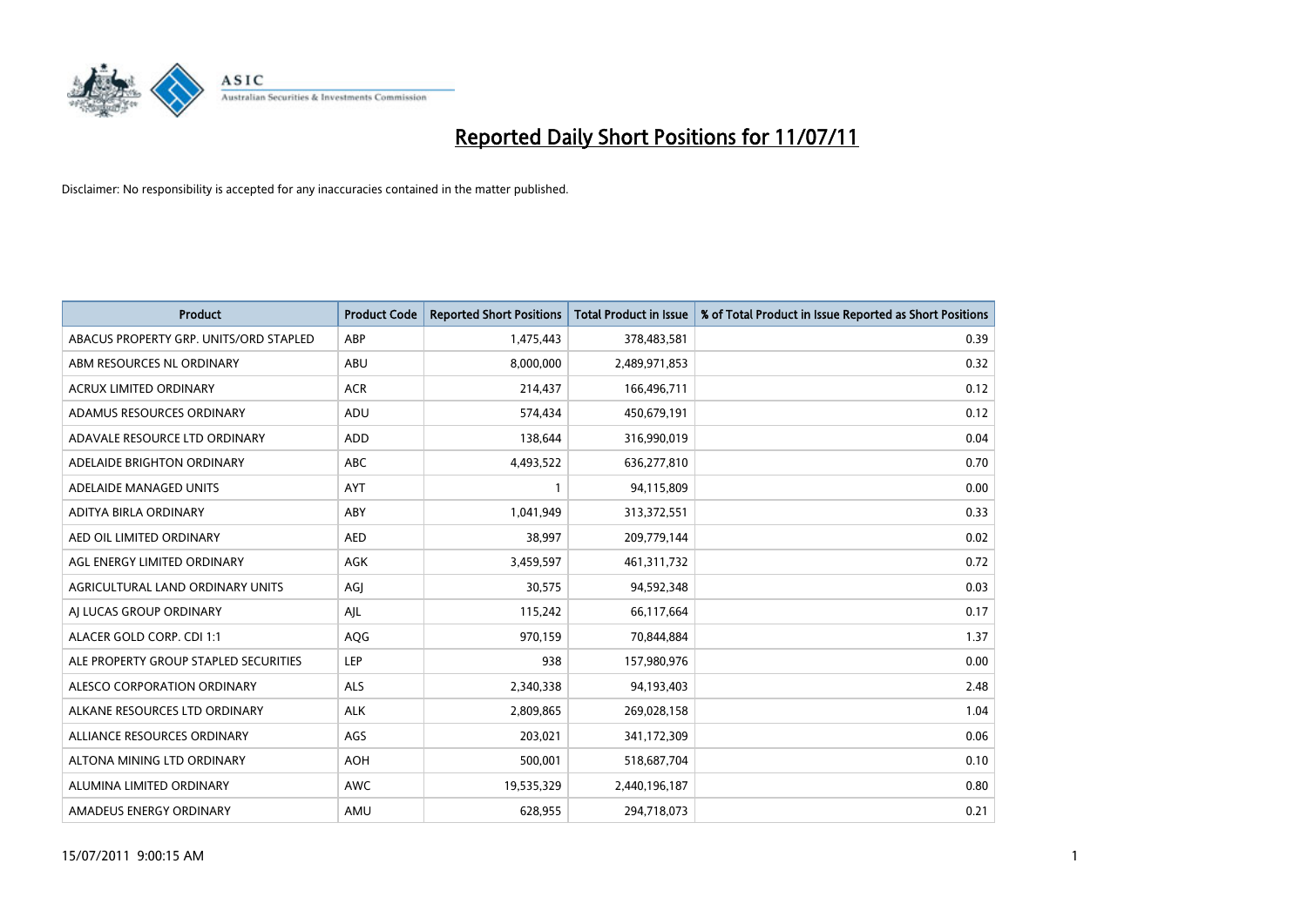

| <b>Product</b>                          | <b>Product Code</b> | <b>Reported Short Positions</b> | Total Product in Issue | % of Total Product in Issue Reported as Short Positions |
|-----------------------------------------|---------------------|---------------------------------|------------------------|---------------------------------------------------------|
| AMALGAMATED HOLDINGS ORDINARY           | AHD                 | 15,590                          | 157,471,848            | 0.01                                                    |
| AMCOR LIMITED ORDINARY                  | <b>AMC</b>          | 10,682,707                      | 1,227,469,819          | 0.85                                                    |
| AMP LIMITED ORDINARY                    | AMP                 | 9,467,388                       | 2,811,693,913          | 0.31                                                    |
| AMPELLA MINING ORDINARY                 | <b>AMX</b>          | 706,593                         | 204,885,108            | 0.35                                                    |
| ANSELL LIMITED ORDINARY                 | <b>ANN</b>          | 2,727,554                       | 133,011,550            | 2.05                                                    |
| ANTARES ENERGY LTD ORDINARY             | <b>AZZ</b>          | 101,632                         | 273,000,000            | 0.04                                                    |
| ANZ BANKING GRP LTD ORDINARY            | ANZ                 | 9,096,456                       | 2,628,863,651          | 0.33                                                    |
| APA GROUP STAPLED SECURITIES            | <b>APA</b>          | 5,282,203                       | 634,116,029            | 0.84                                                    |
| APEX MINERALS NL ORDINARY               | <b>AXM</b>          | 986,249                         | 5,550,243,713          | 0.02                                                    |
| APN EUROPEAN RETAIL UNITS STAPLED SEC.  | <b>AEZ</b>          | 11,832                          | 544,910,660            | 0.00                                                    |
| APN NEWS & MEDIA ORDINARY               | <b>APN</b>          | 18,697,099                      | 618,568,292            | 3.03                                                    |
| AQUARIUS PLATINUM. ORDINARY             | <b>AOP</b>          | 2,332,095                       | 470,167,206            | 0.48                                                    |
| AQUILA RESOURCES ORDINARY               | <b>AQA</b>          | 4,835,371                       | 374,368,499            | 1.30                                                    |
| ARAFURA RESOURCE LTD ORDINARY           | <b>ARU</b>          | 5,714,301                       | 367,980,342            | 1.56                                                    |
| ARB CORPORATION ORDINARY                | <b>ARP</b>          | 4,674                           | 72,481,302             | 0.00                                                    |
| ARDENT LEISURE GROUP STAPLED SECURITIES | AAD                 | 1,023,589                       | 318,147,978            | 0.31                                                    |
| ARISTOCRAT LEISURE ORDINARY             | <b>ALL</b>          | 21,760,998                      | 536,480,307            | 4.07                                                    |
| ASCIANO LIMITED ORDINARY                | <b>AIO</b>          | 19,362,115                      | 2,926,103,883          | 0.66                                                    |
| ASG GROUP LIMITED ORDINARY              | <b>ASZ</b>          | 101,888                         | 169,117,796            | 0.06                                                    |
| ASPEN GROUP ORD/UNITS STAPLED           | <b>APZ</b>          | 1,083,797                       | 579,826,041            | 0.18                                                    |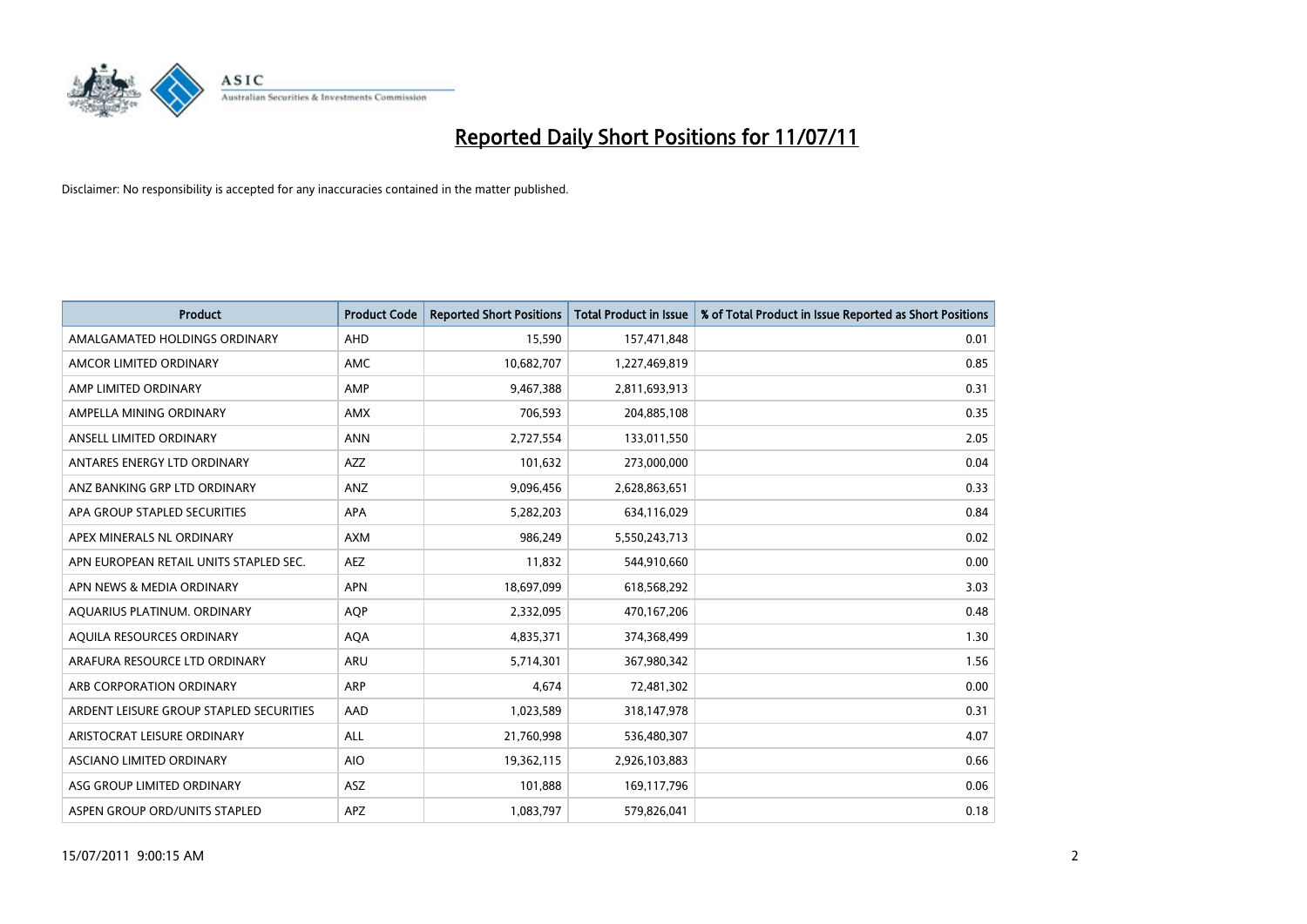

| <b>Product</b>                          | <b>Product Code</b> | <b>Reported Short Positions</b> | Total Product in Issue | % of Total Product in Issue Reported as Short Positions |
|-----------------------------------------|---------------------|---------------------------------|------------------------|---------------------------------------------------------|
| ASPIRE MINING LTD ORDINARY              | <b>AKM</b>          | 312,054                         | 539,971,483            | 0.06                                                    |
| <b>ASTON RES LTD ORDINARY</b>           | <b>AZT</b>          | 680,933                         | 204,527,604            | 0.32                                                    |
| ASTRO JAP PROP GROUP STAPLED SECURITIES | AJA                 | 21,255                          | 58,445,002             | 0.04                                                    |
| ASX LIMITED ORDINARY                    | <b>ASX</b>          | 1,444,045                       | 175,136,729            | 0.82                                                    |
| ATLANTIC LIMITED ORDINARY               | ATI                 | 20,575                          | 113,601,916            | 0.02                                                    |
| ATLAS IRON LIMITED ORDINARY             | <b>AGO</b>          | 7,306,015                       | 825,891,142            | 0.85                                                    |
| AUCKLAND INTERNATION ORDINARY           | <b>AIA</b>          | 101,680                         | 1,322,564,489          | 0.01                                                    |
| <b>AURORA OIL &amp; GAS ORDINARY</b>    | <b>AUT</b>          | 6,473,855                       | 409,865,343            | 1.59                                                    |
| AUSDRILL LIMITED ORDINARY               | <b>ASL</b>          | 194,114                         | 301,452,517            | 0.06                                                    |
| AUSENCO LIMITED ORDINARY                | <b>AAX</b>          | 1,922,385                       | 122,987,022            | 1.56                                                    |
| AUSTAL LIMITED ORDINARY                 | ASB                 | 258,332                         | 188,069,638            | 0.13                                                    |
| <b>AUSTAR UNITED ORDINARY</b>           | <b>AUN</b>          | 1,527,296                       | 1,271,505,737          | 0.11                                                    |
| AUSTBROKERS HOLDINGS ORDINARY           | <b>AUB</b>          | 1.892                           | 54,658,736             | 0.00                                                    |
| AUSTIN ENGINEERING ORDINARY             | ANG                 | 50.970                          | 71,864,403             | 0.06                                                    |
| <b>AUSTRALAND ASSETS ASSETS</b>         | AAZPB               | 1,168                           | 2,750,000              | 0.04                                                    |
| AUSTRALAND PROPERTY STAPLED SECURITY    | <b>ALZ</b>          | 825,019                         | 576,846,597            | 0.14                                                    |
| AUSTRALIAN AGRICULT, ORDINARY           | <b>AAC</b>          | 1,282,198                       | 311,968,824            | 0.41                                                    |
| AUSTRALIAN EDUCATION UNITS              | <b>AEU</b>          | 625,000                         | 175,465,397            | 0.36                                                    |
| AUSTRALIAN INFRASTR, UNITS/ORDINARY     | <b>AIX</b>          | 1,708,087                       | 620,733,944            | 0.26                                                    |
| AUSTRALIAN MINES LTD ORDINARY           | <b>AUZ</b>          | 1.400.000                       | 576,910,315            | 0.24                                                    |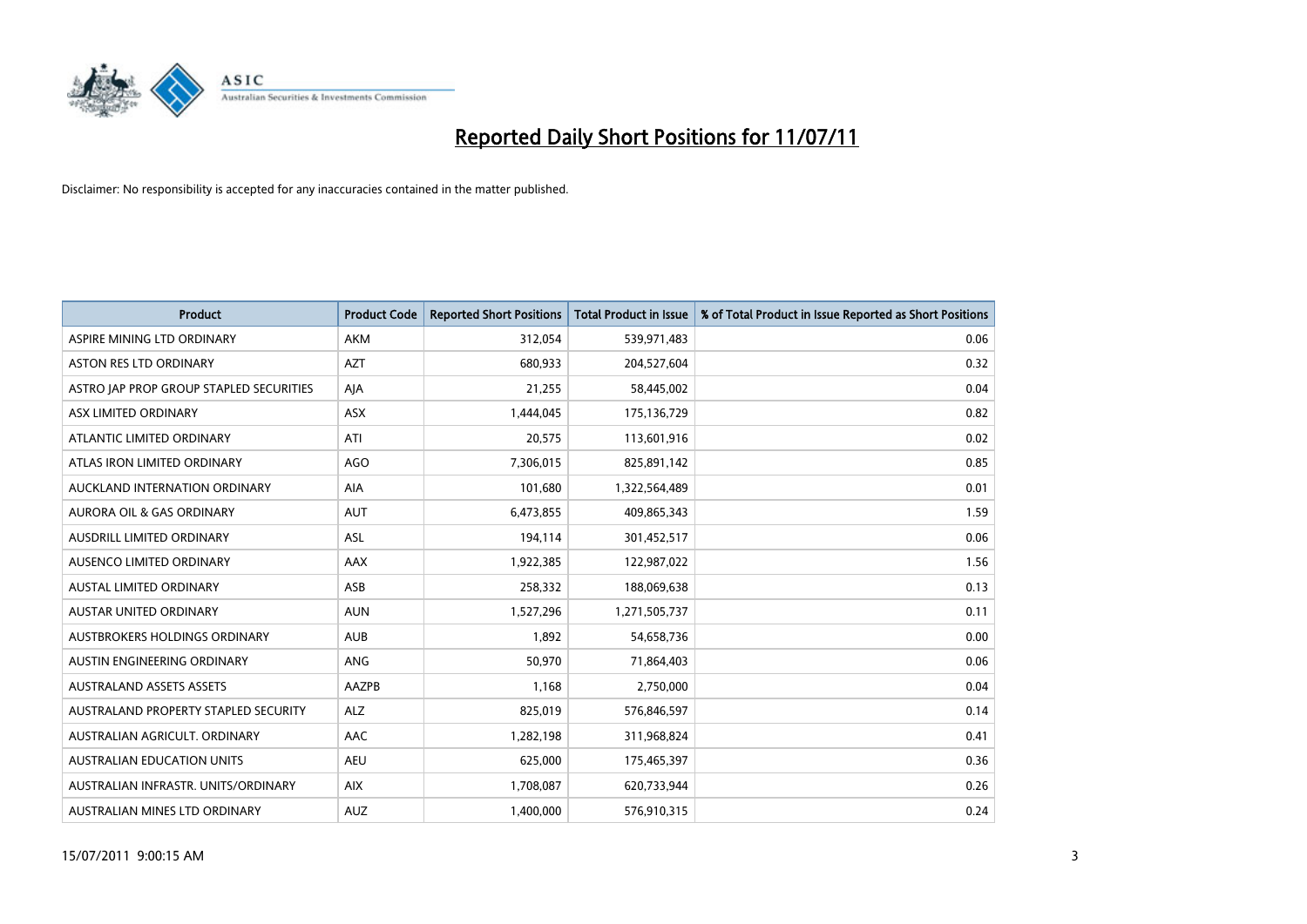

| <b>Product</b>                       | <b>Product Code</b> | <b>Reported Short Positions</b> | <b>Total Product in Issue</b> | % of Total Product in Issue Reported as Short Positions |
|--------------------------------------|---------------------|---------------------------------|-------------------------------|---------------------------------------------------------|
| AUSTRALIAN PHARM, ORDINARY           | API                 | 526,193                         | 488,115,883                   | 0.10                                                    |
| AUTOMOTIVE HOLDINGS ORDINARY         | <b>AHE</b>          | 6,756                           | 260,579,682                   | 0.00                                                    |
| AVEXA LIMITED ORDINARY               | <b>AVX</b>          | 243,657                         | 847,688,779                   | 0.03                                                    |
| AWE LIMITED ORDINARY                 | <b>AWE</b>          | 3,652,876                       | 521,871,941                   | 0.72                                                    |
| AZUMAH RESOURCES ORDINARY            | <b>AZM</b>          | 249,807                         | 281,650,355                   | 0.09                                                    |
| <b>BANDANNA ENERGY ORDINARY</b>      | <b>BND</b>          | 914,749                         | 427,175,482                   | 0.20                                                    |
| BANK OF QUEENSLAND. ORDINARY         | <b>BOO</b>          | 4,691,439                       | 225,369,547                   | 2.07                                                    |
| <b>BANNERMAN RESOURCES ORDINARY</b>  | <b>BMN</b>          | 678,148                         | 234,435,934                   | 0.29                                                    |
| <b>BASE RES LIMITED ORDINARY</b>     | <b>BSE</b>          | 299,454                         | 165,341,114                   | 0.19                                                    |
| <b>BATHURST RESOURCES ORDINARY</b>   | <b>BTU</b>          | 7,598,131                       | 667,907,997                   | 1.14                                                    |
| <b>BAUXITE RESOURCE LTD ORDINARY</b> | <b>BAU</b>          | 111,797                         | 235,379,896                   | 0.05                                                    |
| <b>BC IRON LIMITED ORDINARY</b>      | <b>BCI</b>          | 184,172                         | 94,381,000                    | 0.20                                                    |
| BEACH ENERGY LIMITED ORDINARY        | <b>BPT</b>          | 1,723,648                       | 1,103,127,711                 | 0.14                                                    |
| BEADELL RESOURCE LTD ORDINARY        | <b>BDR</b>          | 1,555,352                       | 657,906,946                   | 0.22                                                    |
| BENDIGO AND ADELAIDE ORDINARY        | <b>BEN</b>          | 6,473,824                       | 360,301,182                   | 1.78                                                    |
| BERKELEY RESOURCES ORDINARY          | <b>BKY</b>          | 587,682                         | 174,298,273                   | 0.33                                                    |
| BETASHARES ASX RES ETF UNITS         | <b>ORE</b>          | 158,220                         | 4,519,432                     | 3.50                                                    |
| BHP BILLITON LIMITED ORDINARY        | <b>BHP</b>          | 46,838,442                      | 3,211,496,105                 | 1.44                                                    |
| <b>BILLABONG ORDINARY</b>            | <b>BBG</b>          | 14,297,765                      | 254,037,587                   | 5.62                                                    |
| <b>BIOTA HOLDINGS ORDINARY</b>       | <b>BTA</b>          | 2,146,314                       | 181,417,556                   | 1.18                                                    |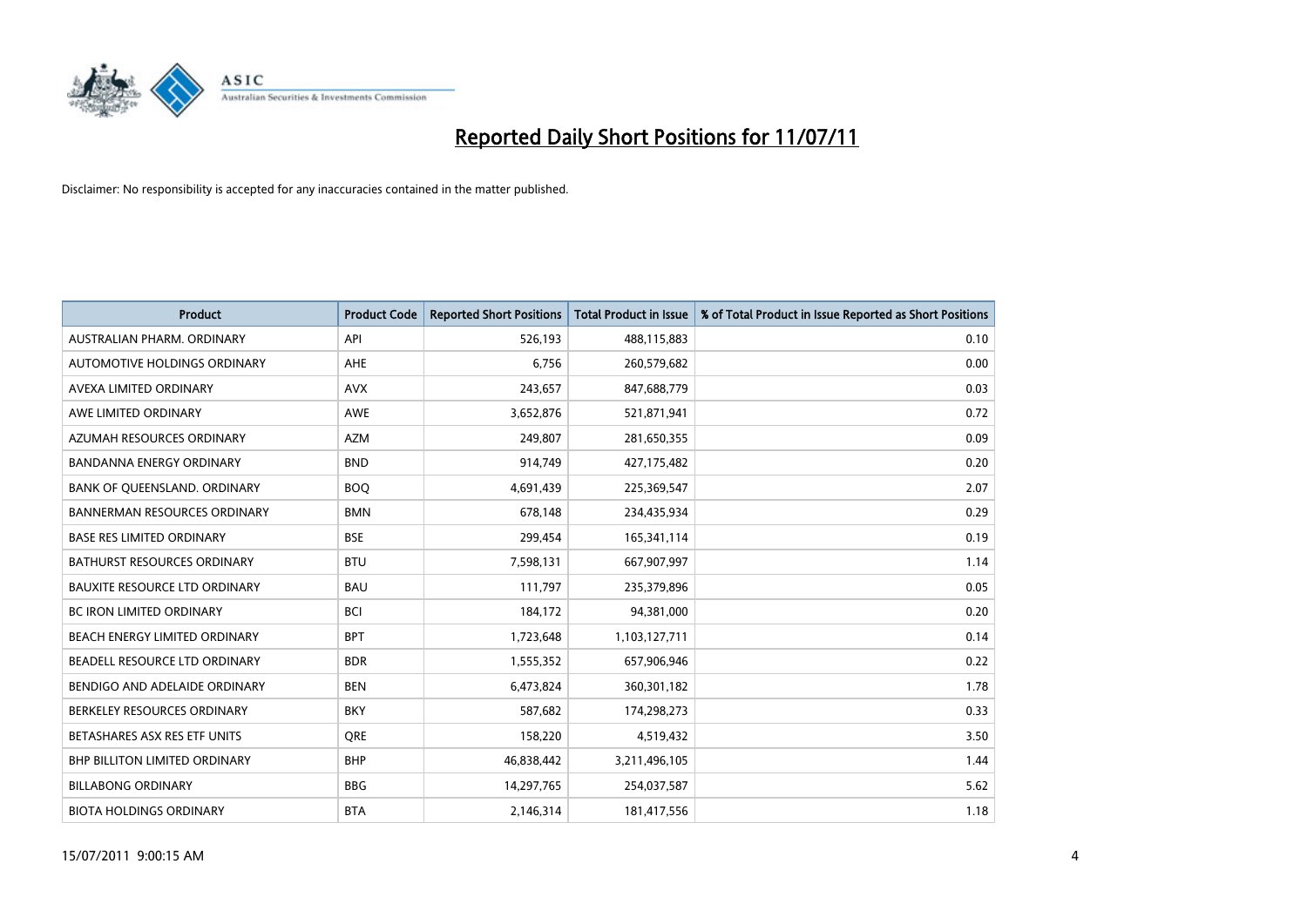

| <b>Product</b>                       | <b>Product Code</b> | <b>Reported Short Positions</b> | <b>Total Product in Issue</b> | % of Total Product in Issue Reported as Short Positions |
|--------------------------------------|---------------------|---------------------------------|-------------------------------|---------------------------------------------------------|
| <b>BISALLOY STEEL ORDINARY</b>       | <b>BIS</b>          | 84.480                          | 216,455,965                   | 0.04                                                    |
| BKI INVESTMENT LTD ORDINARY          | BKI                 | 508                             | 422,863,407                   | 0.00                                                    |
| <b>BLACKMORES LIMITED ORDINARY</b>   | <b>BKL</b>          | 9,800                           | 16,744,292                    | 0.06                                                    |
| <b>BLACKTHORN RESOURCES ORDINARY</b> | <b>BTR</b>          | 35,848                          | 122,918,000                   | 0.03                                                    |
| <b>BLUESCOPE STEEL LTD ORDINARY</b>  | <b>BSL</b>          | 64,039,987                      | 1,842,207,385                 | 3.44                                                    |
| <b>BOART LONGYEAR ORDINARY</b>       | <b>BLY</b>          | 6,480,962                       | 461,163,412                   | 1.40                                                    |
| <b>BOOM LOGISTICS ORDINARY</b>       | <b>BOL</b>          | 579,042                         | 465,011,147                   | 0.12                                                    |
| BORAL LIMITED, ORDINARY              | <b>BLD</b>          | 29,068,970                      | 729,925,990                   | 3.96                                                    |
| BOTSWANA METALS LTD ORDINARY         | <b>BML</b>          | 7,000                           | 143,717,013                   | 0.00                                                    |
| <b>BOW ENERGY LIMITED ORDINARY</b>   | <b>BOW</b>          | 7,654,756                       | 350,517,229                   | 2.17                                                    |
| <b>BRADKEN LIMITED ORDINARY</b>      | <b>BKN</b>          | 1,434,495                       | 161,837,406                   | 0.87                                                    |
| <b>BRAMBLES LIMITED ORDINARY</b>     | <b>BXB</b>          | 18,253,140                      | 1,479,369,972                 | 1.19                                                    |
| <b>BREVILLE GROUP LTD ORDINARY</b>   | <b>BRG</b>          | 2,739                           | 129,995,322                   | 0.00                                                    |
| <b>BRICKWORKS LIMITED ORDINARY</b>   | <b>BKW</b>          | 17,777                          | 147,567,333                   | 0.01                                                    |
| <b>BROCKMAN RESOURCES ORDINARY</b>   | <b>BRM</b>          | 67.565                          | 144,803,151                   | 0.05                                                    |
| BT INVESTMENT MNGMNT ORDINARY        | <b>BTT</b>          | 554,964                         | 160,000,000                   | 0.35                                                    |
| <b>BURU ENERGY ORDINARY</b>          | <b>BRU</b>          | 5,233,251                       | 182,840,549                   | 2.87                                                    |
| <b>BWP TRUST ORDINARY UNITS</b>      | <b>BWP</b>          | 1,646,241                       | 520,012,793                   | 0.31                                                    |
| CABCHARGE AUSTRALIA ORDINARY         | CAB                 | 778,739                         | 120,437,014                   | 0.62                                                    |
| CALTEX AUSTRALIA ORDINARY            | <b>CTX</b>          | 5,850,081                       | 270,000,000                   | 2.13                                                    |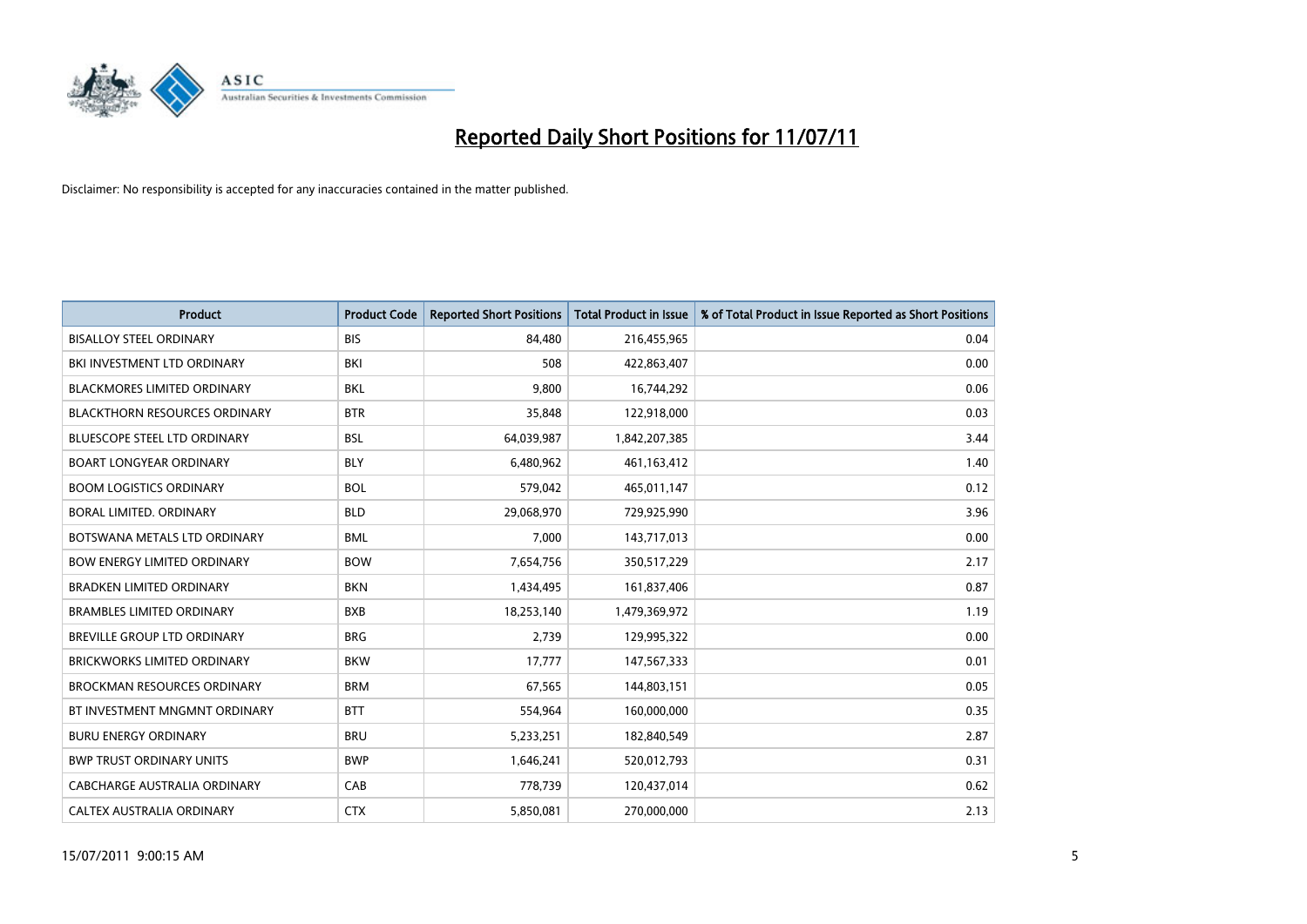

| <b>Product</b>                         | <b>Product Code</b> | <b>Reported Short Positions</b> | <b>Total Product in Issue</b> | % of Total Product in Issue Reported as Short Positions |
|----------------------------------------|---------------------|---------------------------------|-------------------------------|---------------------------------------------------------|
| <b>CAMPBELL BROTHERS ORDINARY</b>      | CPB                 | 98,787                          | 67,503,411                    | 0.13                                                    |
| CAPE LAMBERT RES LTD ORDINARY          | <b>CFE</b>          | 921,778                         | 626,299,603                   | 0.15                                                    |
| CARABELLA RES LTD ORDINARY             | <b>CLR</b>          | 508,952                         | 81,626,580                    | 0.62                                                    |
| <b>CARBON ENERGY ORDINARY</b>          | <b>CNX</b>          | 1,763,776                       | 698,517,858                   | 0.24                                                    |
| <b>CARDNO LIMITED ORDINARY</b>         | CDD                 | 5,367                           | 109,443,594                   | 0.00                                                    |
| CARNARVON PETROLEUM ORDINARY           | <b>CVN</b>          | 2,605,129                       | 687,820,634                   | 0.36                                                    |
| <b>CARNEGIE WAVE ENERGY ORDINARY</b>   | <b>CWE</b>          | 83,000                          | 899,087,627                   | 0.01                                                    |
| <b>CARPATHIAN RESOURCES ORDINARY</b>   | <b>CPN</b>          | 75,000                          | 265,533,501                   | 0.03                                                    |
| CARPENTARIA EXP. LTD ORDINARY          | CAP                 | 9,777                           | 98,741,301                    | 0.01                                                    |
| CARSALES.COM LTD ORDINARY              | <b>CRZ</b>          | 9,690,225                       | 234,350,300                   | 4.10                                                    |
| CASH CONVERTERS ORD/DIV ACCESS         | CCV                 | 117,439                         | 379,761,025                   | 0.02                                                    |
| <b>CASPIAN OIL &amp; GAS ORDINARY</b>  | CIG                 | 50,000                          | 1,331,500,513                 | 0.00                                                    |
| CATALPA RESOURCES ORDINARY             | CAH                 | 171,861                         | 178,095,822                   | 0.08                                                    |
| <b>CEC GROUP LIMITED ORDINARY</b>      | <b>CEG</b>          | 1,750                           | 79,662,662                    | 0.00                                                    |
| <b>CELLNET GROUP ORDINARY</b>          | <b>CLT</b>          | 1,342                           | 61,286,754                    | 0.00                                                    |
| CENTRAL PETROLEUM ORDINARY             | <b>CTP</b>          | 11,455                          | 982,298,842                   | 0.00                                                    |
| CENTRO PROPERTIES UNITS/ORD STAPLED    | <b>CNP</b>          | 6,692                           | 972,414,514                   | 0.00                                                    |
| CENTRO RETAIL GROUP STAPLED SECURITIES | <b>CER</b>          | 759,938                         | 2,286,399,424                 | 0.03                                                    |
| <b>CERAMIC FUEL CELLS ORDINARY</b>     | <b>CFU</b>          | 1,458,639                       | 1,201,353,566                 | 0.11                                                    |
| CFS RETAIL PROPERTY UNITS              | <b>CFX</b>          | 57,253,087                      | 2,839,591,911                 | 1.99                                                    |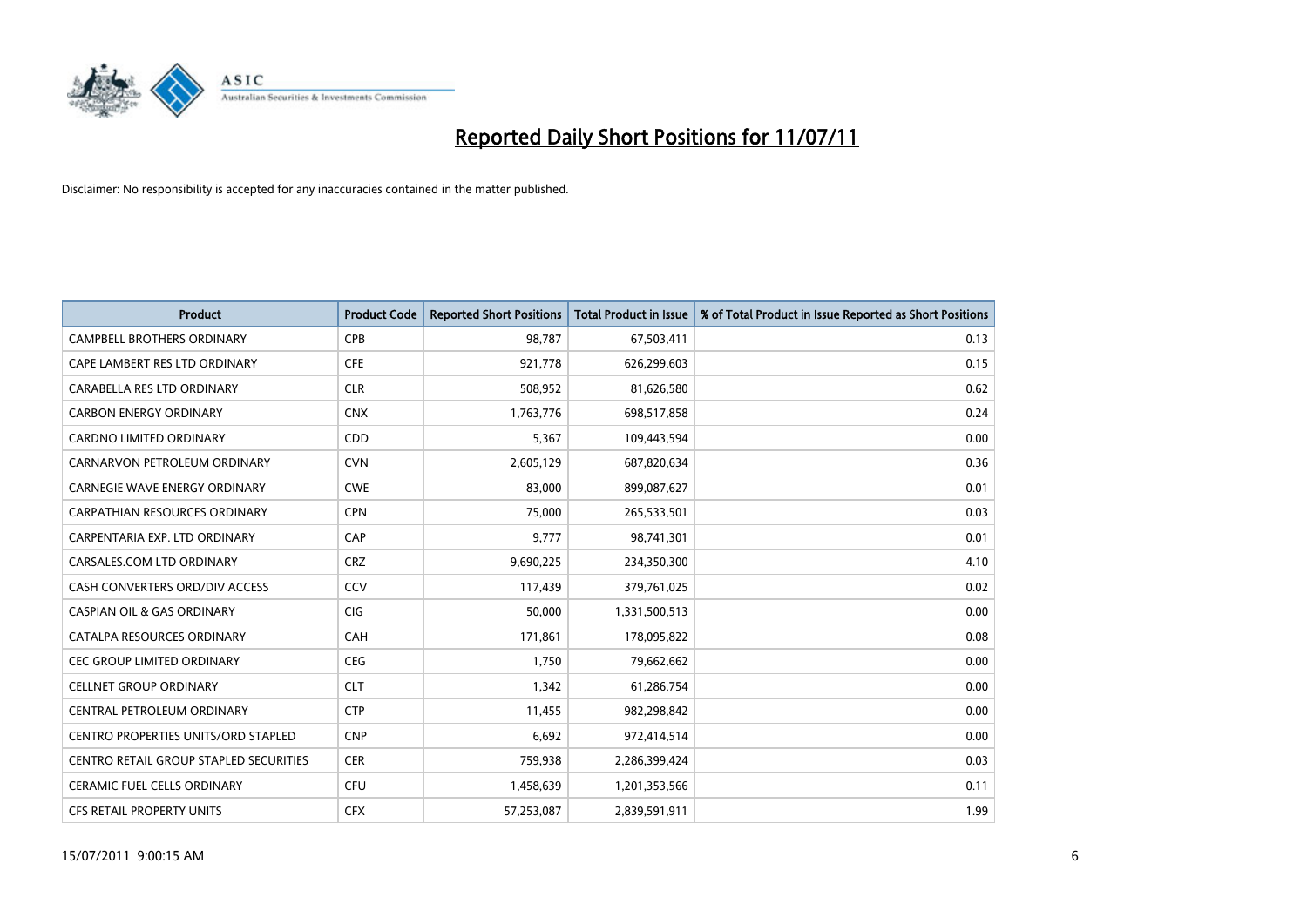

| <b>Product</b>                           | <b>Product Code</b> | <b>Reported Short Positions</b> | Total Product in Issue | % of Total Product in Issue Reported as Short Positions |
|------------------------------------------|---------------------|---------------------------------|------------------------|---------------------------------------------------------|
| <b>CGA MINING LIMITED ORDINARY</b>       | CGX                 | 175,382                         | 333,265,726            | 0.05                                                    |
| CHALLENGER DIV.PRO. STAPLED UNITS        | <b>CDI</b>          | 98.890                          | 906,046,047            | 0.01                                                    |
| <b>CHALLENGER INFRAST, STAPLED UNITS</b> | <b>CIF</b>          | 8,204                           | 316,223,785            | 0.00                                                    |
| CHALLENGER LIMITED ORDINARY              | <b>CGF</b>          | 6,551,898                       | 496,747,954            | 1.31                                                    |
| <b>CHANDLER MACLEOD LTD ORDINARY</b>     | <b>CMG</b>          | 11,970                          | 463,971,344            | 0.00                                                    |
| CHARTER HALL GROUP STAPLED US PROHIBIT.  | <b>CHC</b>          | 1,057,802                       | 307,812,171            | 0.34                                                    |
| <b>CHARTER HALL OFFICE UNIT</b>          | COO                 | 1,703,972                       | 493,319,730            | 0.35                                                    |
| <b>CHARTER HALL RETAIL UNITS</b>         | <b>CQR</b>          | 217,177                         | 302,162,079            | 0.06                                                    |
| CHEMGENEX PHARMACEUT ORDINARY            | <b>CXS</b>          | 2,225                           | 313,558,870            | 0.00                                                    |
| CITIGOLD CORP LTD ORDINARY               | <b>CTO</b>          | 2,059,217                       | 1,105,078,301          | 0.18                                                    |
| <b>CLARIUS GRP LTD ORDINARY</b>          | <b>CND</b>          | 192,612                         | 88,161,315             | 0.22                                                    |
| CLINUVEL PHARMACEUT, ORDINARY            | <b>CUV</b>          | 4,127                           | 30,381,706             | 0.01                                                    |
| <b>CLOUGH LIMITED ORDINARY</b>           | <b>CLO</b>          | 134,288                         | 769,801,269            | 0.01                                                    |
| <b>CO2 GROUP LIMITED ORDINARY</b>        | COZ                 | 602.196                         | 279,357,526            | 0.22                                                    |
| <b>COAL &amp; ALLIED ORDINARY</b>        | <b>CNA</b>          | 31,295                          | 86,584,735             | 0.03                                                    |
| COAL OF AFRICA LTD ORDINARY              | <b>CZA</b>          | 467,073                         | 531,139,661            | 0.09                                                    |
| <b>COALSPUR MINES LTD ORDINARY</b>       | <b>CPL</b>          | 2,897,643                       | 567,117,594            | 0.50                                                    |
| COCA-COLA AMATIL ORDINARY                | <b>CCL</b>          | 5,860,486                       | 757,985,646            | 0.76                                                    |
| <b>COCHLEAR LIMITED ORDINARY</b>         | <b>COH</b>          | 1,344,967                       | 56,745,023             | 2.36                                                    |
| <b>COCKATOO COAL ORDINARY</b>            | <b>COK</b>          | 10.477.474                      | 1,016,096,908          | 1.03                                                    |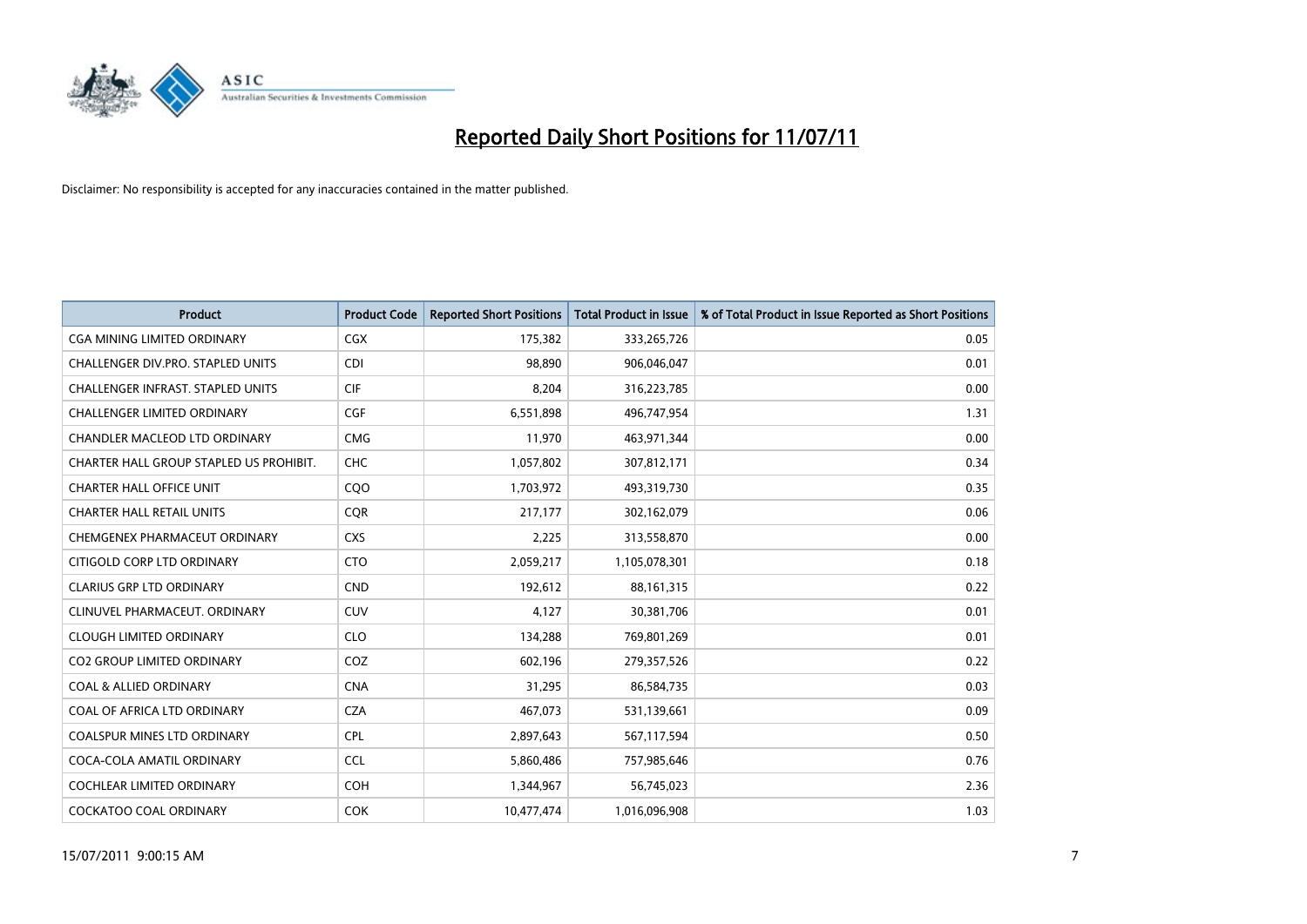

| <b>Product</b>                          | <b>Product Code</b> | <b>Reported Short Positions</b> | <b>Total Product in Issue</b> | % of Total Product in Issue Reported as Short Positions |
|-----------------------------------------|---------------------|---------------------------------|-------------------------------|---------------------------------------------------------|
| <b>COFFEY INTERNATIONAL ORDINARY</b>    | COF                 | 155,900                         | 134,066,081                   | 0.12                                                    |
| <b>COKAL LTD ORDINARY</b>               | <b>CKA</b>          | 392,815                         | 128,585,735                   | 0.31                                                    |
| COMMONWEALTH BANK, ORDINARY             | <b>CBA</b>          | 20,805,538                      | 1,558,637,244                 | 1.29                                                    |
| COMMONWEALTH PROP ORDINARY UNITS        | <b>CPA</b>          | 44,552,825                      | 2,449,599,711                 | 1.81                                                    |
| <b>COMPASS RESOURCES ORDINARY</b>       | <b>CMR</b>          | 160,952                         | 147,402,920                   | 0.11                                                    |
| <b>COMPUTERSHARE LTD ORDINARY</b>       | CPU                 | 5,061,801                       | 555,664,059                   | 0.87                                                    |
| <b>CONNECTEAST GROUP STAPLED</b>        | <b>CEU</b>          | 20,506,655                      | 3,940,145,951                 | 0.52                                                    |
| CONQUEST MINING ORDINARY                | <b>COT</b>          | 605,197                         | 583,241,478                   | 0.09                                                    |
| CONSOLIDATED MEDIA, ORDINARY            | <b>CMI</b>          | 3,372,555                       | 561,834,996                   | 0.60                                                    |
| <b>CONTANGO MICROCAP ORDINARY</b>       | <b>CTN</b>          | 7,500                           | 146,423,793                   | 0.01                                                    |
| CONTINENTAL COAL LTD ORDINARY           | CCC                 | 739,375                         | 2,415,170,317                 | 0.03                                                    |
| <b>COOPER ENERGY LTD ORDINARY</b>       | <b>COE</b>          | 244,532                         | 292,576,001                   | 0.08                                                    |
| COPPER STRIKE LTD ORDINARY              | <b>CSE</b>          | 714                             | 129,455,571                   | 0.00                                                    |
| CORDLIFE LIMITED ORDINARY               | CBB                 |                                 | 150,887,354                   | 0.00                                                    |
| <b>COUNT FINANCIAL ORDINARY</b>         | COU                 | 643,634                         | 262,247,830                   | 0.25                                                    |
| <b>CRESCENT GOLD ORDINARY</b>           | <b>CRE</b>          | 120,000                         | 1,191,052,549                 | 0.01                                                    |
| <b>CROMWELL PROP STAPLED SECURITIES</b> | <b>CMW</b>          | 349,227                         | 964,737,315                   | 0.04                                                    |
| <b>CROWN LIMITED ORDINARY</b>           | <b>CWN</b>          | 2,771,738                       | 754,131,800                   | 0.36                                                    |
| <b>CSG LIMITED ORDINARY</b>             | CSV                 | 1,015,025                       | 282,567,499                   | 0.36                                                    |
| <b>CSL LIMITED ORDINARY</b>             | <b>CSL</b>          | 7,583,317                       | 527,960,909                   | 1.40                                                    |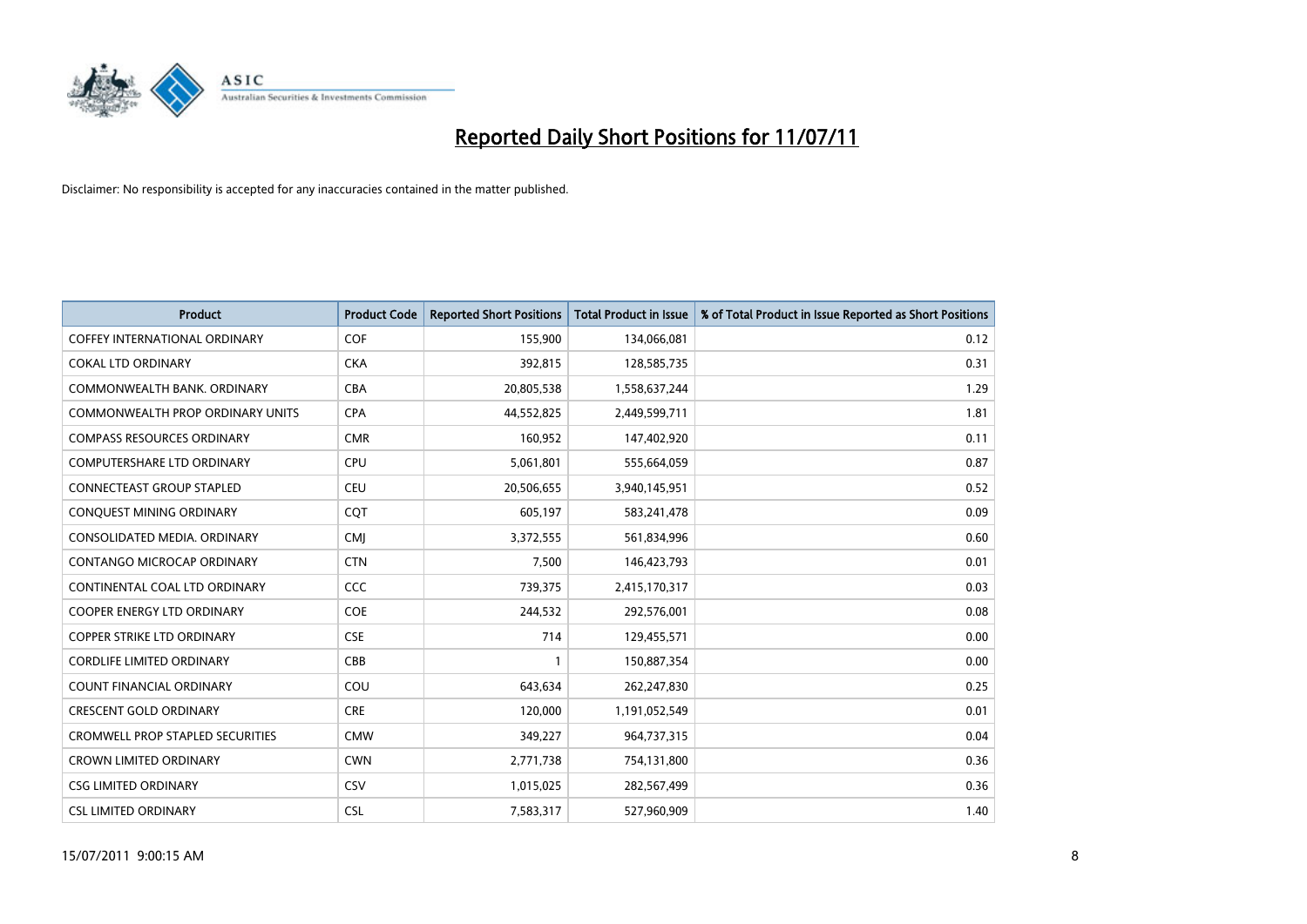

| <b>Product</b>                     | <b>Product Code</b> | <b>Reported Short Positions</b> | <b>Total Product in Issue</b> | % of Total Product in Issue Reported as Short Positions |
|------------------------------------|---------------------|---------------------------------|-------------------------------|---------------------------------------------------------|
| <b>CSR LIMITED ORDINARY</b>        | <b>CSR</b>          | 14,619,298                      | 506,000,315                   | 2.89                                                    |
| <b>CUDECO LIMITED ORDINARY</b>     | CDU                 | 769,837                         | 144,216,264                   | 0.52                                                    |
| <b>CUSTOMERS LIMITED ORDINARY</b>  | <b>CUS</b>          | 49.343                          | 134,869,357                   | 0.03                                                    |
| DART ENERGY LTD ORDINARY           | <b>DTE</b>          | 6,099,162                       | 720,674,545                   | 0.84                                                    |
| DAVID JONES LIMITED ORDINARY       | <b>DIS</b>          | 36,337,622                      | 520,751,395                   | 6.98                                                    |
| DECMIL GROUP LIMITED ORDINARY      | <b>DCG</b>          | 67,133                          | 124,254,568                   | 0.05                                                    |
| DEEP YELLOW LIMITED ORDINARY       | <b>DYL</b>          | 15,876                          | 1,127,534,458                 | 0.00                                                    |
| DEVINE LIMITED ORDINARY            | <b>DVN</b>          | 1,000                           | 634,918,223                   | 0.00                                                    |
| DEXUS PROPERTY GROUP STAPLED UNITS | <b>DXS</b>          | 44,131,068                      | 4,839,024,176                 | 0.89                                                    |
| DISCOVERY METALS LTD ORDINARY      | <b>DML</b>          | 5,846,428                       | 437,114,481                   | 1.33                                                    |
| DOMINO PIZZA ENTERPR ORDINARY      | <b>DMP</b>          | 262,816                         | 68,407,674                    | 0.39                                                    |
| DOWNER EDI LIMITED ORDINARY        | <b>DOW</b>          | 4,671,537                       | 429,100,296                   | 1.07                                                    |
| DUET GROUP STAPLED US PROHIBIT.    | <b>DUE</b>          | 2,901,345                       | 909,692,991                   | 0.31                                                    |
| DULUXGROUP LIMITED ORDINARY        | <b>DLX</b>          | 7,494,835                       | 367,456,259                   | 2.03                                                    |
| <b>DWS ADVANCED ORDINARY</b>       | <b>DWS</b>          | 168,442                         | 132,362,763                   | 0.13                                                    |
| <b>EASTERN STAR GAS ORDINARY</b>   | ESG                 | 9,863,873                       | 991,717,041                   | 1.00                                                    |
| ECHO ENTERTAINMENT ORDINARY        | <b>EGP</b>          | 1,423,063                       | 688,019,737                   | 0.21                                                    |
| EDT RETAIL TRUST UNITS             | <b>EDT</b>          | 99,457                          | 4,700,290,868                 | 0.00                                                    |
| ELDERS LIMITED HYBRIDS             | <b>ELDPA</b>        | 33,098                          | 1,500,000                     | 2.21                                                    |
| ELDERS LIMITED ORDINARY            | <b>ELD</b>          | 16,924,061                      | 448,598,480                   | 3.75                                                    |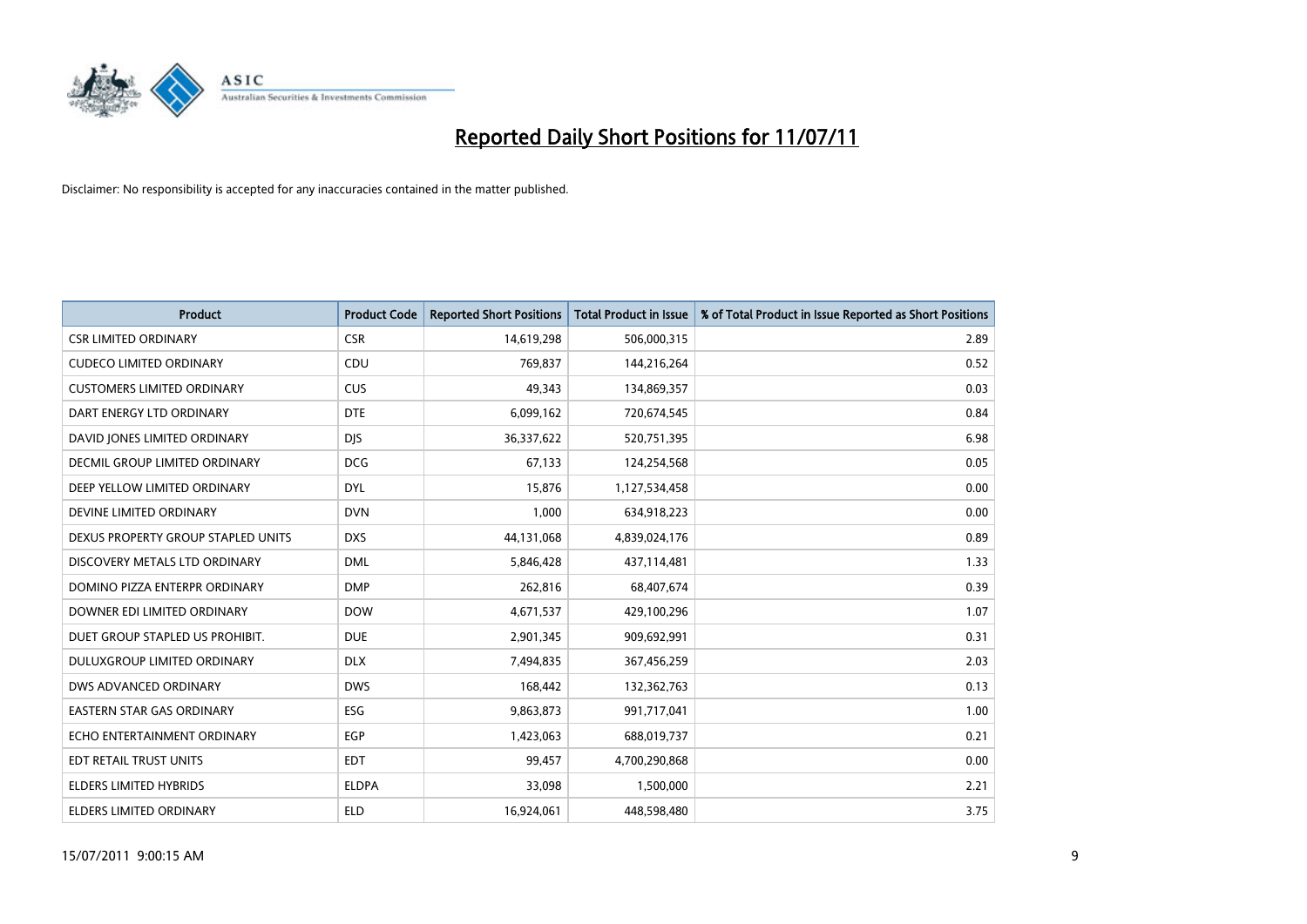

| <b>Product</b>                            | <b>Product Code</b> | <b>Reported Short Positions</b> | Total Product in Issue | % of Total Product in Issue Reported as Short Positions |
|-------------------------------------------|---------------------|---------------------------------|------------------------|---------------------------------------------------------|
| ELDORADO GOLD CORP CDI 1:1                | EAU                 | 12,470                          | 11,658,431             | 0.11                                                    |
| ELEMENTAL MINERALS ORDINARY               | <b>ELM</b>          | 158,425                         | 171,284,443            | 0.09                                                    |
| ELEMENTOS LIMITED ORDINARY                | <b>ELT</b>          | 8                               | 77,068,979             | 0.00                                                    |
| ELIXIR PETROLEUM LTD ORDINARY             | <b>EXR</b>          | 324,400                         | 188,988,472            | 0.17                                                    |
| <b>EMECO HOLDINGS ORDINARY</b>            | <b>EHL</b>          | 2,396,262                       | 631,237,586            | 0.37                                                    |
| ENERGIA MINERALS LTD ORDINARY             | <b>EMX</b>          | 14,178                          | 82,500,005             | 0.02                                                    |
| <b>ENERGY RESOURCES ORDINARY 'A'</b>      | <b>ERA</b>          | 4,836,298                       | 190,737,934            | 2.56                                                    |
| ENERGY WORLD CORPOR. ORDINARY             | <b>EWC</b>          | 21,320,629                      | 1,561,166,672          | 1.36                                                    |
| <b>ENTEK ENERGY LTD ORDINARY</b>          | <b>ETE</b>          | 489.903                         | 510,657,387            | 0.10                                                    |
| <b>ENTELLECT LIMITED ORDINARY</b>         | <b>ESN</b>          | 464,050                         | 87,239,240             | 0.53                                                    |
| ENVESTRA LIMITED ORDINARY                 | <b>ENV</b>          | 3,418,064                       | 1,468,560,201          | 0.22                                                    |
| EQUATORIAL RES LTD ORDINARY               | EQX                 | 23,469                          | 101,617,922            | 0.02                                                    |
| EQUINOX MINERALS LTD CHESS DEPOSITARY INT | EON                 | 33,912                          | 879,495,876            | 0.00                                                    |
| ETFS METALS. ETFS GOLD                    | GOLD                | 23,000                          | 4,330,094              | 0.53                                                    |
| <b>EVEREST FINANCIAL ORDINARY</b>         | <b>EFG</b>          | 4,300                           | 25,143,824             | 0.02                                                    |
| EXTRACT RESOURCES ORDINARY                | <b>EXT</b>          | 517,147                         | 251,191,285            | 0.19                                                    |
| FAIRFAX MEDIA LTD ORDINARY                | <b>FXI</b>          | 279,373,518                     | 2,351,955,725          | 11.85                                                   |
| <b>FAR LTD ORDINARY</b>                   | <b>FAR</b>          | 21,000,000                      | 1,245,401,164          | 1.69                                                    |
| FERRAUS LIMITED ORDINARY                  | <b>FRS</b>          | 370                             | 249,598,565            | 0.00                                                    |
| FISHER & PAYKEL APP. ORDINARY             | <b>FPA</b>          | 21,298                          | 724,235,162            | 0.00                                                    |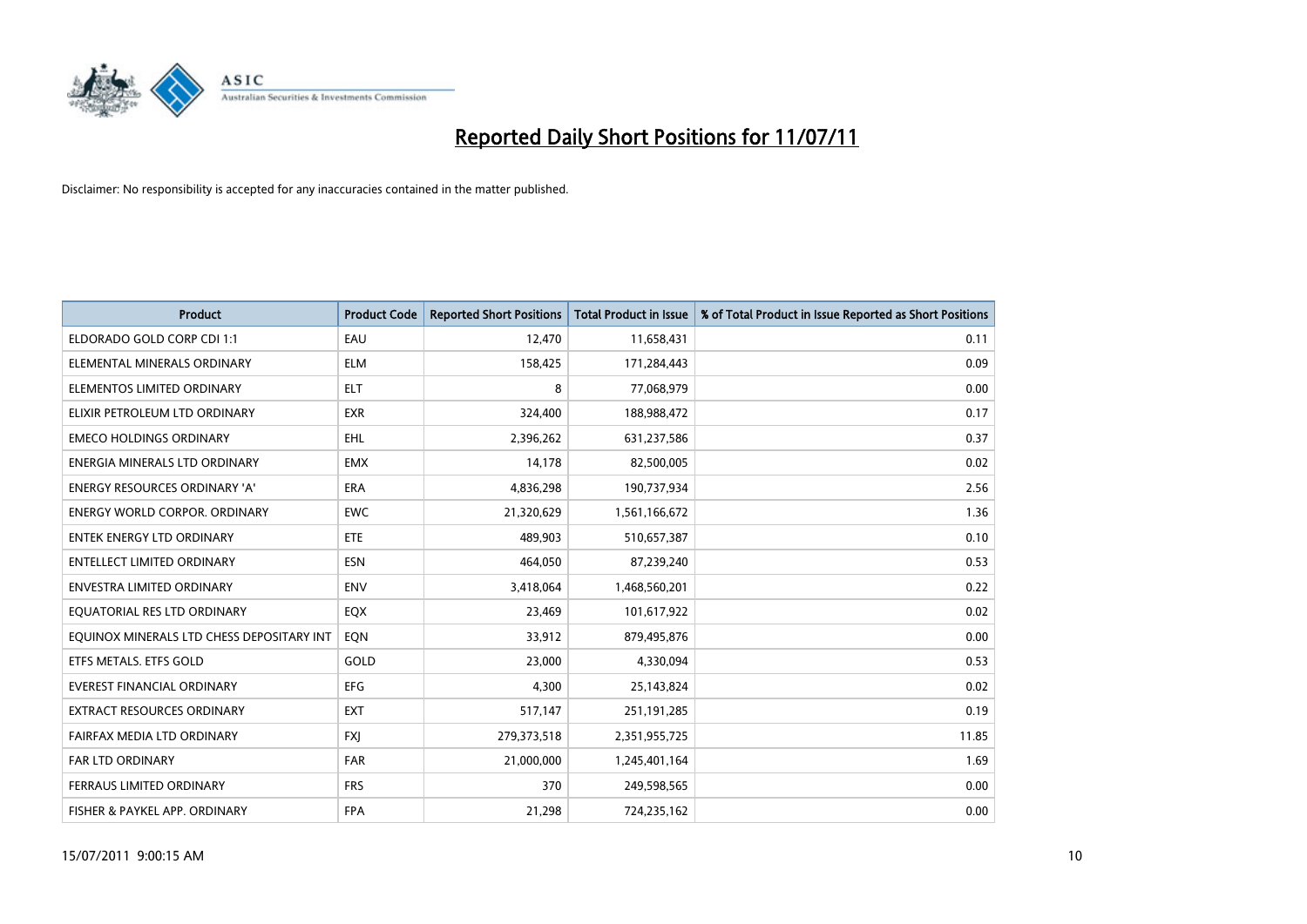

| <b>Product</b>                        | <b>Product Code</b> | <b>Reported Short Positions</b> | <b>Total Product in Issue</b> | % of Total Product in Issue Reported as Short Positions |
|---------------------------------------|---------------------|---------------------------------|-------------------------------|---------------------------------------------------------|
| FISHER & PAYKEL H. ORDINARY           | <b>FPH</b>          | 2,385,266                       | 520,473,867                   | 0.46                                                    |
| FKP PROPERTY GROUP STAPLED SECURITIES | <b>FKP</b>          | 23,659,174                      | 1,185,077,223                 | 1.99                                                    |
| FLEETWOOD CORP ORDINARY               | <b>FWD</b>          | 606,533                         | 57,847,937                    | 1.04                                                    |
| FLETCHER BUILDING ORDINARY            | <b>FBU</b>          | 6,620,497                       | 678,573,570                   | 0.97                                                    |
| FLEXIGROUP LIMITED ORDINARY           | <b>FXL</b>          | 50,668                          | 276,292,173                   | 0.02                                                    |
| <b>FLIGHT CENTRE ORDINARY</b>         | <b>FLT</b>          | 4,445,412                       | 99,953,554                    | 4.44                                                    |
| <b>FLINDERS MINES LTD ORDINARY</b>    | <b>FMS</b>          | 21,402,439                      | 1,820,839,571                 | 1.16                                                    |
| <b>FOCUS MINERALS LTD ORDINARY</b>    | <b>FML</b>          | 19,137,679                      | 3,440,515,431                 | 0.55                                                    |
| FORGE GROUP LIMITED ORDINARY          | <b>FGE</b>          | 74,163                          | 82,924,014                    | 0.08                                                    |
| FORTE ENERGY NL ORDINARY              | <b>FTE</b>          | 2,658,986                       | 695,589,311                   | 0.38                                                    |
| FORTESCUE METALS GRP ORDINARY         | <b>FMG</b>          | 35,276,060                      | 3,113,348,659                 | 1.13                                                    |
| <b>FOSTER'S GROUP ORDINARY</b>        | FGL                 | 7,771,915                       | 1,940,894,542                 | 0.38                                                    |
| FTD CORPORATION ORDINARY              | <b>FTD</b>          | 8,088                           | 36,474,593                    | 0.02                                                    |
| <b>FUNTASTIC LIMITED ORDINARY</b>     | <b>FUN</b>          | 322,528                         | 340,997,682                   | 0.09                                                    |
| <b>G.U.D. HOLDINGS ORDINARY</b>       | <b>GUD</b>          | 206,946                         | 69,089,611                    | 0.28                                                    |
| <b>GALAXY RESOURCES ORDINARY</b>      | <b>GXY</b>          | 656,780                         | 323,327,000                   | 0.20                                                    |
| <b>GEODYNAMICS LIMITED ORDINARY</b>   | GDY                 | 205,876                         | 336,892,832                   | 0.06                                                    |
| <b>GINDALBIE METALS LTD ORDINARY</b>  | <b>GBG</b>          | 40,052,816                      | 935,615,590                   | 4.30                                                    |
| <b>GLOBAL MINING ORDINARY</b>         | <b>GMI</b>          | 8,951                           | 191,820,968                   | 0.00                                                    |
| <b>GLOUCESTER COAL ORDINARY</b>       | GCL                 | 450,872                         | 165,982,891                   | 0.26                                                    |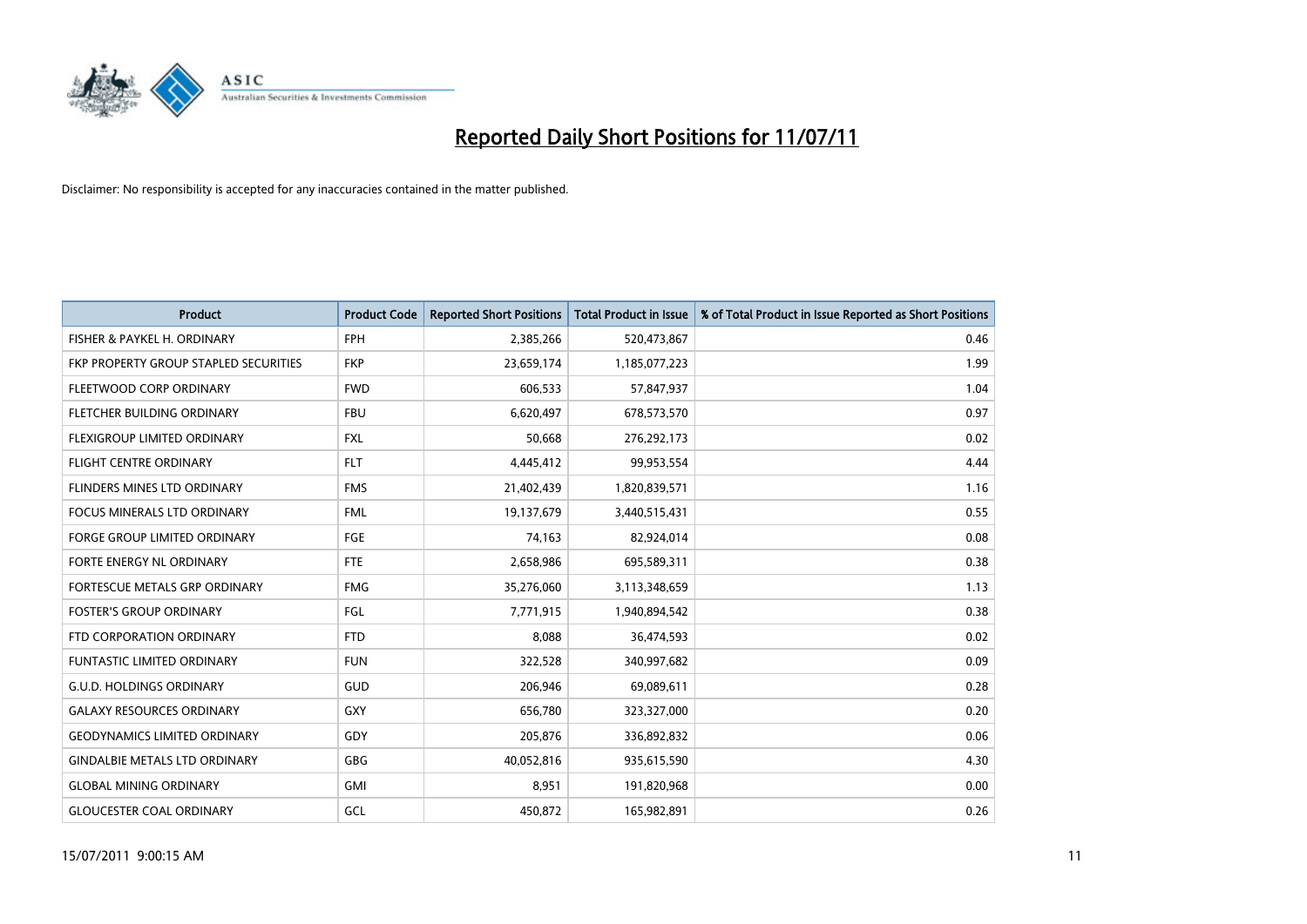

| <b>Product</b>                                 | <b>Product Code</b> | <b>Reported Short Positions</b> | <b>Total Product in Issue</b> | % of Total Product in Issue Reported as Short Positions |
|------------------------------------------------|---------------------|---------------------------------|-------------------------------|---------------------------------------------------------|
| <b>GME RESOURCES LTD ORDINARY</b>              | <b>GME</b>          | 800                             | 322,635,902                   | 0.00                                                    |
| <b>GOLD ONE INT LTD ORDINARY</b>               | GDO                 | 500,000                         | 808,986,351                   | 0.06                                                    |
| <b>GOLDEN WEST RESOURCE ORDINARY</b>           | <b>GWR</b>          | 1,617                           | 192,082,567                   | 0.00                                                    |
| <b>GOODMAN FIELDER. ORDINARY</b>               | <b>GFF</b>          | 28,842,485                      | 1,380,386,438                 | 2.08                                                    |
| <b>GOODMAN GROUP STAPLED US PROHIBIT.</b>      | <b>GMG</b>          | 30,115,969                      | 7,394,607,411                 | 0.39                                                    |
| <b>GPT GROUP STAPLED SEC.</b>                  | <b>GPT</b>          | 12,669,888                      | 1,855,529,431                 | 0.67                                                    |
| <b>GRAINCORP LIMITED A CLASS ORDINARY</b>      | <b>GNC</b>          | 629,936                         | 198,318,900                   | 0.30                                                    |
| <b>GRANGE RESOURCES, ORDINARY</b>              | <b>GRR</b>          | 424,417                         | 1,153,181,487                 | 0.03                                                    |
| <b>GREENCAP LIMITED ORDINARY</b>               | GCG                 |                                 | 262,515,385                   | 0.00                                                    |
| <b>GREENLAND MIN EN LTD ORDINARY</b>           | GGG                 | 1,512,951                       | 376,043,716                   | 0.40                                                    |
| <b>GRYPHON MINERALS LTD ORDINARY</b>           | GRY                 | 3,469,517                       | 299,922,058                   | 1.14                                                    |
| <b>GUILDFORD COAL LTD ORDINARY</b>             | <b>GUF</b>          | 1,705,398                       | 213,532,609                   | 0.80                                                    |
| <b>GUINNESS PEAT GROUP. CDI DEF SETTLEMENT</b> | <b>GPG</b>          | 1,231,427                       | 247,995,659                   | 0.50                                                    |
| <b>GUNNS LIMITED ORDINARY</b>                  | <b>GNS</b>          | 61,945,875                      | 848,401,559                   | 7.31                                                    |
| <b>GWA GROUP LTD ORDINARY</b>                  | <b>GWA</b>          | 6,845,204                       | 301,525,014                   | 2.25                                                    |
| HARVEY NORMAN ORDINARY                         | <b>HVN</b>          | 42,449,987                      | 1,062,316,784                 | 4.01                                                    |
| HASTIE GROUP LIMITED ORDINARY                  | <b>HST</b>          | 7,182,504                       | 535,111,243                   | 1.34                                                    |
| HASTINGS DIVERSIFIED STAPLED SECURITY          | <b>HDF</b>          | 1,252,341                       | 529,187,294                   | 0.22                                                    |
| <b>HEARTWARE INT INC CDI 35:1</b>              | <b>HIN</b>          | 272,008                         | 48,598,550                    | 0.56                                                    |
| <b>HENDERSON GROUP CDI 1:1</b>                 | <b>HGG</b>          | 8,277,127                       | 621,996,994                   | 1.32                                                    |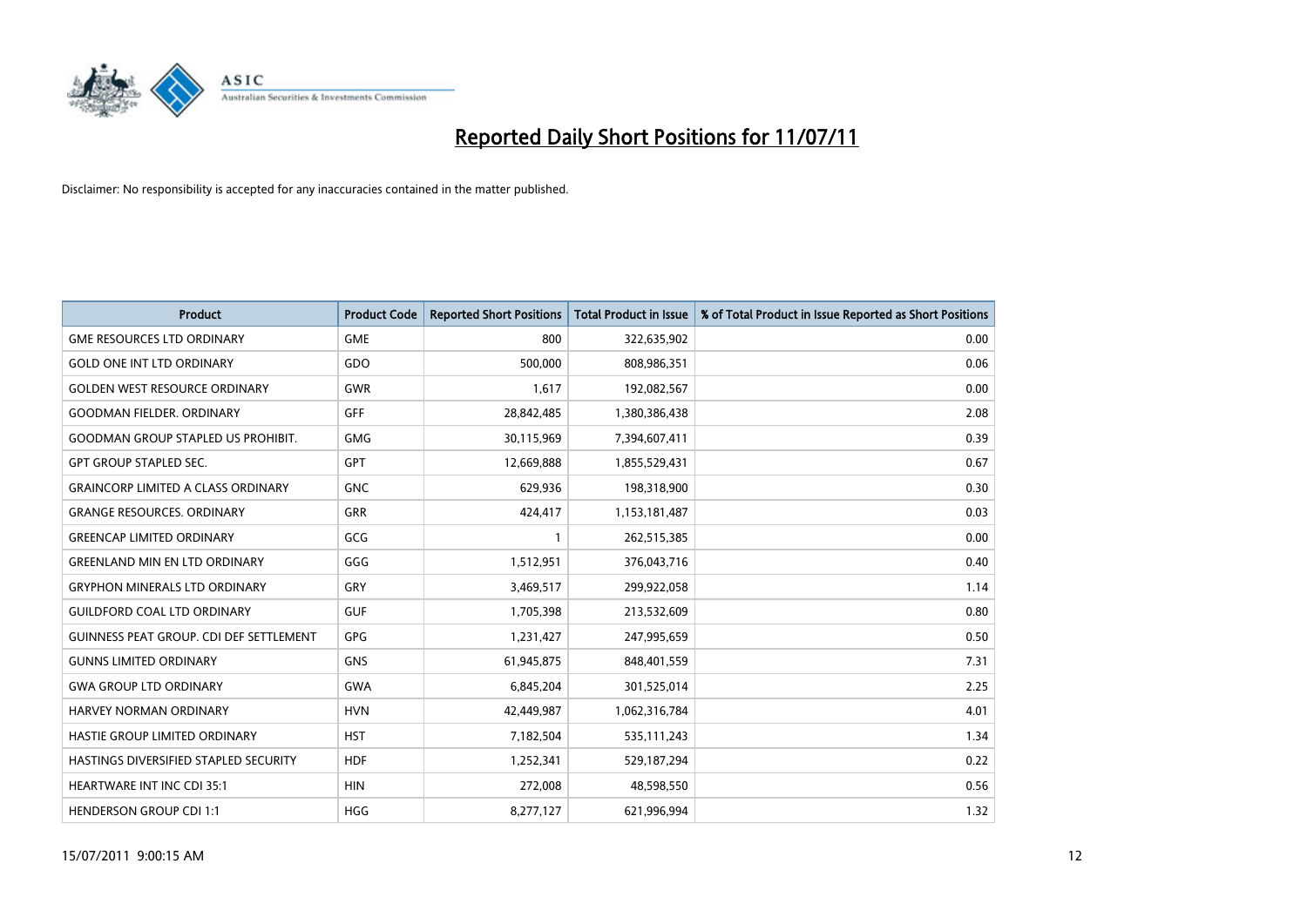

| <b>Product</b>                           | <b>Product Code</b> | <b>Reported Short Positions</b> | <b>Total Product in Issue</b> | % of Total Product in Issue Reported as Short Positions |
|------------------------------------------|---------------------|---------------------------------|-------------------------------|---------------------------------------------------------|
| HFA HOLDINGS LIMITED ORDINARY            | <b>HFA</b>          | 447,023                         | 117,332,831                   | 0.37                                                    |
| HIGHLANDS PACIFIC ORDINARY               | <b>HIG</b>          | 2,562,644                       | 686,082,148                   | 0.37                                                    |
| HILLGROVE RES LTD ORDINARY               | <b>HGO</b>          | 1,349,947                       | 793,698,575                   | 0.17                                                    |
| HILLS HOLDINGS LTD ORDINARY              | HIL                 | 3,699,855                       | 249,139,016                   | 1.49                                                    |
| HORIZON OIL LIMITED ORDINARY             | <b>HZN</b>          | 6,299,259                       | 1,130,811,515                 | 0.55                                                    |
| HUNNU COAL LIMITED ORDINARY              | <b>HUN</b>          | 243,154                         | 212,565,002                   | 0.11                                                    |
| <b>ICON ENERGY LIMITED ORDINARY</b>      | <b>ICN</b>          | 68,880                          | 469,301,394                   | 0.01                                                    |
| <b>IINET LIMITED ORDINARY</b>            | <b>IIN</b>          | 1,116,327                       | 152,160,119                   | 0.73                                                    |
| ILUKA RESOURCES ORDINARY                 | ILU                 | 2,367,791                       | 418,700,517                   | 0.53                                                    |
| <b>IMDEX LIMITED ORDINARY</b>            | <b>IMD</b>          | 38,637                          | 199,414,165                   | 0.01                                                    |
| IMF (AUSTRALIA) LTD ORDINARY             | <b>IMF</b>          | 329,821                         | 123,828,193                   | 0.26                                                    |
| IMX RESOURCES LTD ORDINARY               | <b>IXR</b>          | 20,000                          | 262,612,803                   | 0.01                                                    |
| <b>INCITEC PIVOT ORDINARY</b>            | IPL                 | 3,550,572                       | 1,628,730,107                 | 0.20                                                    |
| <b>INDAGO RESOURCES LTD ORDINARY</b>     | <b>IDG</b>          | 8,179                           | 6,623,180                     | 0.12                                                    |
| <b>INDEPENDENCE GROUP ORDINARY</b>       | <b>IGO</b>          | 886,839                         | 202,907,135                   | 0.43                                                    |
| <b>INDO MINES LIMITED ORDINARY</b>       | <b>IDO</b>          | 2,412,976                       | 229,809,304                   | 1.05                                                    |
| <b>INDOPHIL RESOURCES ORDINARY</b>       | <b>IRN</b>          | 10,668,234                      | 895,875,340                   | 1.18                                                    |
| <b>INDUSTREA LIMITED ORDINARY</b>        | IDL                 | 1,580,869                       | 364,733,566                   | 0.42                                                    |
| <b>INFIGEN ENERGY STAPLED SECURITIES</b> | <b>IFN</b>          | 3,914,650                       | 762,265,972                   | 0.53                                                    |
| <b>INFRATIL LIMITED ORDINARY</b>         | IFZ                 | 110,283                         | 601,616,935                   | 0.02                                                    |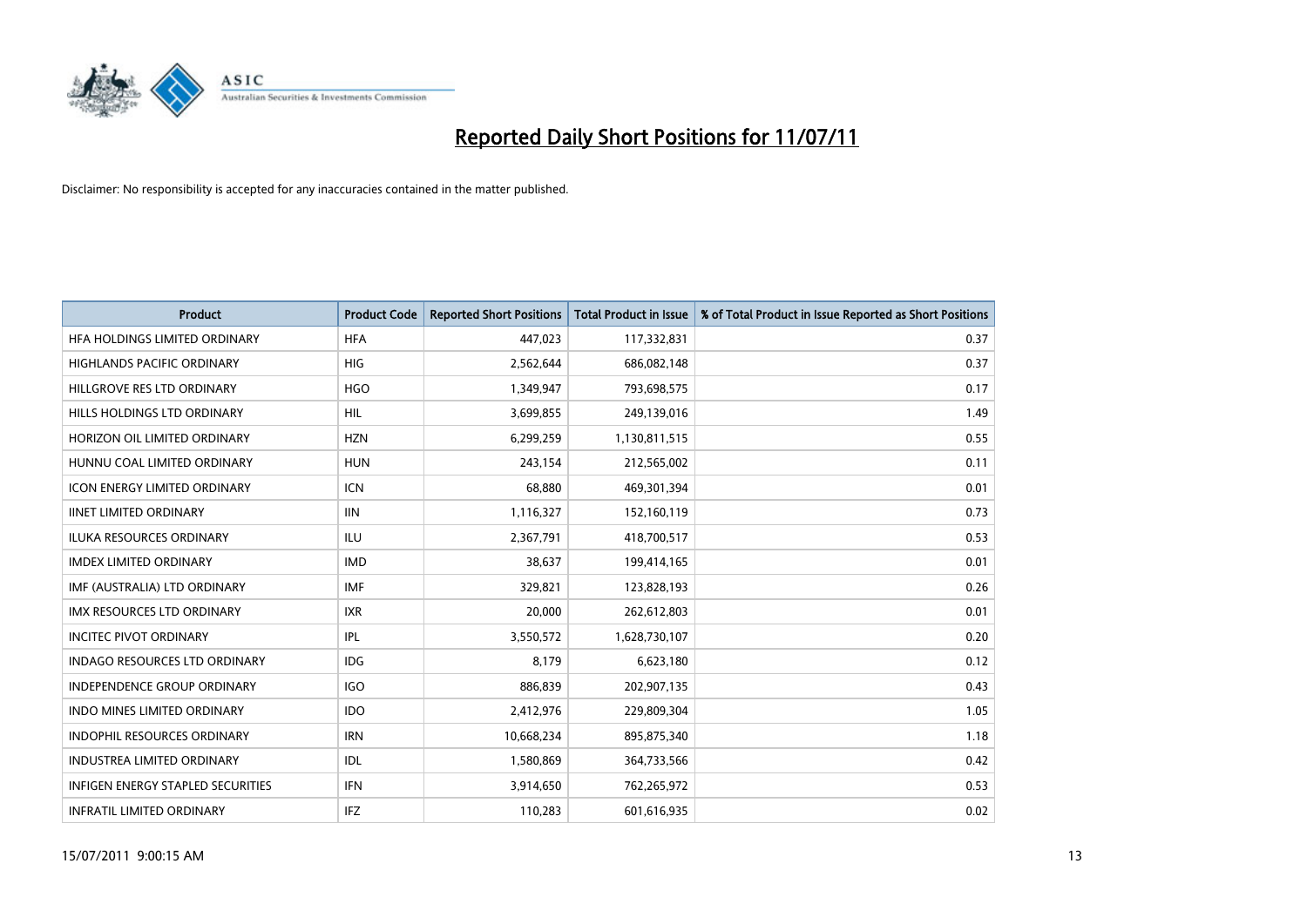

| <b>Product</b>                                | <b>Product Code</b> | <b>Reported Short Positions</b> | <b>Total Product in Issue</b> | % of Total Product in Issue Reported as Short Positions |
|-----------------------------------------------|---------------------|---------------------------------|-------------------------------|---------------------------------------------------------|
| ING RE COM GROUP STAPLED SECURITIES           | <b>ILF</b>          | 9,075                           | 441,029,194                   | 0.00                                                    |
| INSURANCE AUSTRALIA ORDINARY                  | <b>IAG</b>          | 6,258,818                       | 2,079,034,021                 | 0.30                                                    |
| INT GOLDFIELDS LTD ORDINARY                   | <b>IGS</b>          | 12,197,682                      | 571,520,386                   | 2.13                                                    |
| INTEGRA MINING LTD. ORDINARY                  | <b>IGR</b>          | 5,674,307                       | 841,525,727                   | 0.67                                                    |
| <b>INTREPID MINES ORDINARY</b>                | <b>IAU</b>          | 3,618,235                       | 520,812,643                   | 0.66                                                    |
| <b>INVESTA OFFICE FUND STAPLED SECURITIES</b> | <b>IOF</b>          | 8,898,072                       | 2,729,071,212                 | 0.33                                                    |
| <b>INVOCARE LIMITED ORDINARY</b>              | <b>IVC</b>          | 1,081,259                       | 107,912,897                   | 1.00                                                    |
| ION LIMITED ORDINARY                          | <b>ION</b>          | 164,453                         | 256,365,105                   | 0.06                                                    |
| <b>IOOF HOLDINGS LTD ORDINARY</b>             | IFL.                | 853,409                         | 229,794,395                   | 0.35                                                    |
| <b>IRESS MARKET TECH. ORDINARY</b>            | <b>IRE</b>          | 2,289,282                       | 126,992,462                   | 1.78                                                    |
| <b>IRON ORE HOLDINGS ORDINARY</b>             | <b>IOH</b>          | 78,379                          | 166,087,005                   | 0.05                                                    |
| ISHARES MSCI EM MKTS CDI 1:1                  | <b>IEM</b>          | 18,083                          | 425,700,000                   | 0.00                                                    |
| ISHARES S&P 500 CDI 1:1                       | <b>IVV</b>          | 7,608                           | 116,350,000                   | 0.01                                                    |
| ISHARES S&P HIGH DIV ISHARES S&P HIGH DIV     | <b>IHD</b>          | 5,208                           | 2,200,055                     | 0.24                                                    |
| ISHARES SMALL ORDS ISHARES SMALL ORDS         | <b>ISO</b>          | 208,082                         | 3,900,000                     | 5.34                                                    |
| <b>ISOFT GROUP LIMITED ORDINARY</b>           | <b>ISF</b>          | 7.789.949                       | 1,071,236,272                 | 0.73                                                    |
| <b>IVANHOE AUSTRALIA ORDINARY</b>             | <b>IVA</b>          | 109,083                         | 418,709,553                   | 0.02                                                    |
| JAMES HARDIE INDUST CHESS DEPOSITARY INT      | <b>IHX</b>          | 18,003,247                      | 437,311,611                   | 4.08                                                    |
| <b>JAMESON RESOURCES ORDINARY</b>             | <b>JAL</b>          | 1,600,000                       | 95,828,865                    | 1.67                                                    |
| <b>JB HI-FI LIMITED ORDINARY</b>              | <b>IBH</b>          | 16,283,274                      | 98,530,763                    | 16.53                                                   |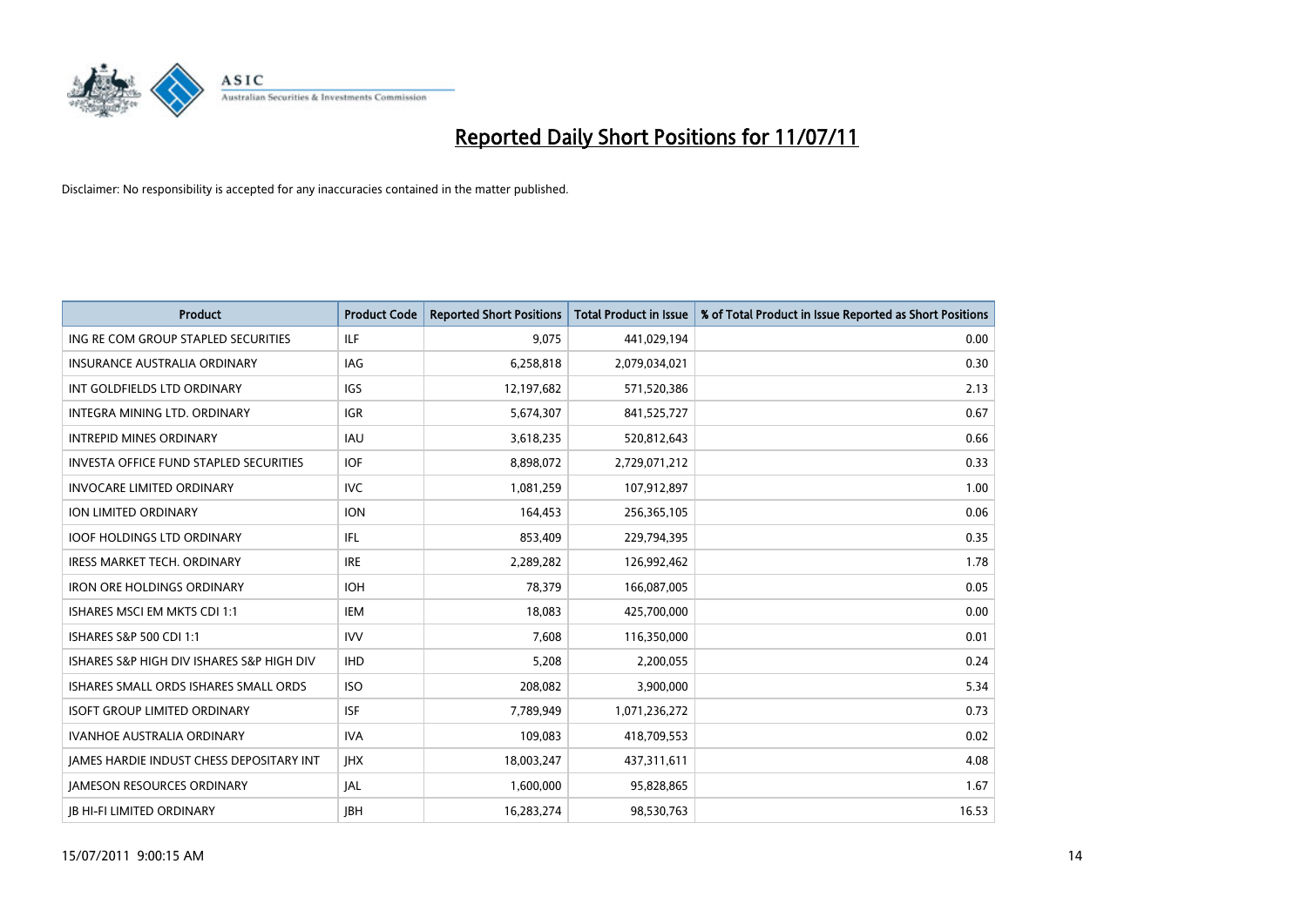

| <b>Product</b>                        | <b>Product Code</b> | <b>Reported Short Positions</b> | <b>Total Product in Issue</b> | % of Total Product in Issue Reported as Short Positions |
|---------------------------------------|---------------------|---------------------------------|-------------------------------|---------------------------------------------------------|
| <b>JUPITER MINES ORDINARY</b>         | <b>IMS</b>          | 72,094                          | 1,561,035,037                 | 0.00                                                    |
| KAGARA LTD ORDINARY                   | KZL                 | 10,478,152                      | 708,583,836                   | 1.47                                                    |
| KANGAROO RES LTD ORDINARY             | <b>KRL</b>          | 756,087                         | 3,434,430,012                 | 0.02                                                    |
| KAROON GAS AUSTRALIA ORDINARY         | <b>KAR</b>          | 1,453,615                       | 221,420,769                   | 0.64                                                    |
| KASBAH RESOURCES ORDINARY             | <b>KAS</b>          | 6,766                           | 364,262,596                   | 0.00                                                    |
| KATHMANDU HOLD LTD ORDINARY           | <b>KMD</b>          | 865,541                         | 200,000,000                   | 0.42                                                    |
| <b>KEYBRIDGE CAPITAL ORDINARY</b>     | <b>KBC</b>          | 5,999                           | 172,070,564                   | 0.00                                                    |
| KIMBERLEY METALS LTD ORDINARY         | <b>KBL</b>          | 1,820                           | 164,452,978                   | 0.00                                                    |
| KINGSGATE CONSOLID. ORDINARY          | <b>KCN</b>          | 2,901,443                       | 135,324,823                   | 2.11                                                    |
| KINGSROSE MINING LTD ORDINARY         | <b>KRM</b>          | 1,015,674                       | 264,407,055                   | 0.37                                                    |
| LEIGHTON HOLDINGS ORDINARY            | LEI                 | 5,372,002                       | 336,515,596                   | 1.58                                                    |
| LEND LEASE GROUP UNIT/ORD STAPLED     | LLC                 | 3,161,358                       | 570,915,669                   | 0.54                                                    |
| LINC ENERGY LTD ORDINARY              | <b>LNC</b>          | 5,841,003                       | 503,418,900                   | 1.15                                                    |
| LIQUEFIED NATURAL ORDINARY            | LNG                 | 335,739                         | 214,449,015                   | 0.16                                                    |
| LYNAS CORPORATION ORDINARY            | <b>LYC</b>          | 48,515,157                      | 1,713,646,913                 | 2.84                                                    |
| M2 TELECOMMUNICATION ORDINARY         | <b>MTU</b>          | 3.791                           | 123,616,285                   | 0.00                                                    |
| <b>MACA LIMITED ORDINARY</b>          | <b>MLD</b>          | 17,104                          | 150,000,000                   | 0.01                                                    |
| MACARTHUR COAL ORDINARY               | <b>MCC</b>          | 4,186,455                       | 302,092,343                   | 1.39                                                    |
| <b>MACMAHON HOLDINGS ORDINARY</b>     | <b>MAH</b>          | 6,218,624                       | 733,711,705                   | 0.84                                                    |
| MACO ATLAS ROADS GRP ORDINARY STAPLED | <b>MOA</b>          | 6,255,616                       | 452,345,907                   | 1.37                                                    |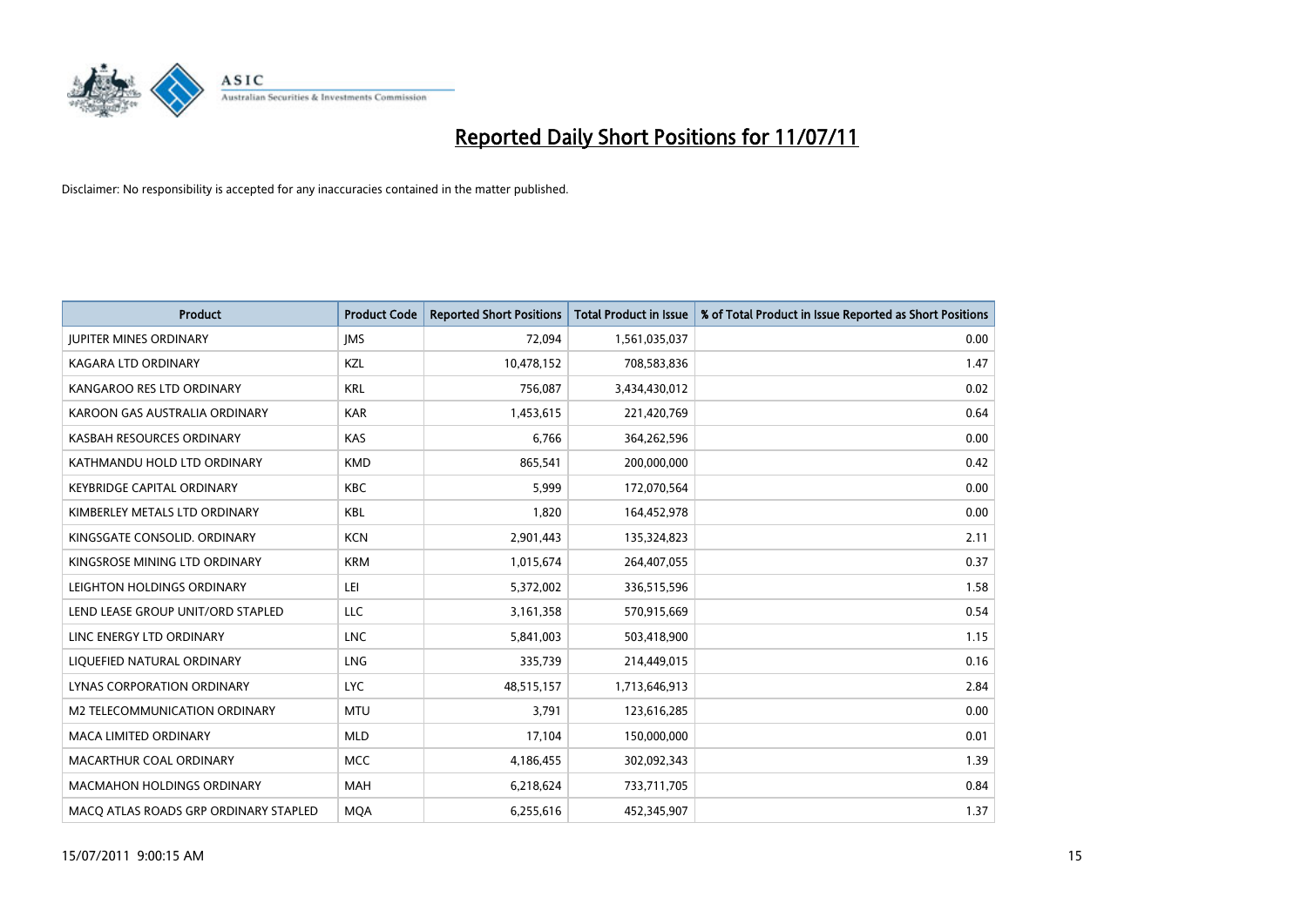

| <b>Product</b>                       | <b>Product Code</b> | <b>Reported Short Positions</b> | Total Product in Issue | % of Total Product in Issue Reported as Short Positions |
|--------------------------------------|---------------------|---------------------------------|------------------------|---------------------------------------------------------|
| MACQUARIE GROUP LTD ORDINARY         | MQG                 | 4,788,212                       | 348,264,705            | 1.35                                                    |
| MAGMA METALS LTD. ORDINARY           | <b>MMW</b>          | 500                             | 267,180,923            | 0.00                                                    |
| MAP GROUP STAPLED US PROHIBIT.       | <b>MAP</b>          | 10,692,669                      | 1,861,210,782          | 0.54                                                    |
| MARENGO MINING ORDINARY              | <b>MGO</b>          | 49,953                          | 995,068,613            | 0.01                                                    |
| <b>MATRIX C &amp; E LTD ORDINARY</b> | <b>MCE</b>          | 133,848                         | 77,081,507             | 0.16                                                    |
| MCMILLAN SHAKESPEARE ORDINARY        | <b>MMS</b>          | 54,112                          | 68,081,810             | 0.07                                                    |
| <b>MCPHERSON'S LTD ORDINARY</b>      | <b>MCP</b>          | 216,878                         | 72,401,758             | 0.30                                                    |
| MEDUSA MINING LTD ORDINARY           | <b>MML</b>          | 712,518                         | 188,233,911            | 0.36                                                    |
| MELBOURNE IT LIMITED ORDINARY        | <b>MLB</b>          | 182,722                         | 80,662,621             | 0.23                                                    |
| MEO AUSTRALIA LTD ORDINARY           | <b>MEO</b>          | 3,875,278                       | 539,913,260            | 0.70                                                    |
| <b>MERMAID MARINE ORDINARY</b>       | <b>MRM</b>          | 2,197,770                       | 215,376,756            | 1.04                                                    |
| MESOBLAST LIMITED ORDINARY           | <b>MSB</b>          | 2,109,941                       | 280,425,258            | 0.76                                                    |
| METALS X LIMITED ORDINARY            | <b>MLX</b>          | 326,940                         | 1,365,661,782          | 0.03                                                    |
| METCASH LIMITED ORDINARY             | <b>MTS</b>          | 28,032,674                      | 768,928,924            | 3.63                                                    |
| METGASCO LIMITED ORDINARY            | <b>MEL</b>          | 235,435                         | 276,213,791            | 0.09                                                    |
| METMINCO LIMITED ORDINARY            | <b>MNC</b>          | 2,027,581                       | 1,462,616,146          | 0.13                                                    |
| MHM METALS LIMITED ORDINARY          | <b>MHM</b>          | 68,225                          | 101,872,410            | 0.07                                                    |
| MICLYN EXP OFFSHR ORDINARY           | <b>MIO</b>          | 545,146                         | 274,618,684            | 0.18                                                    |
| MINARA RESOURCES ORDINARY            | <b>MRE</b>          | 11,041,347                      | 1,169,424,487          | 0.93                                                    |
| MINCOR RESOURCES NL ORDINARY         | <b>MCR</b>          | 1,204,377                       | 200,608,804            | 0.58                                                    |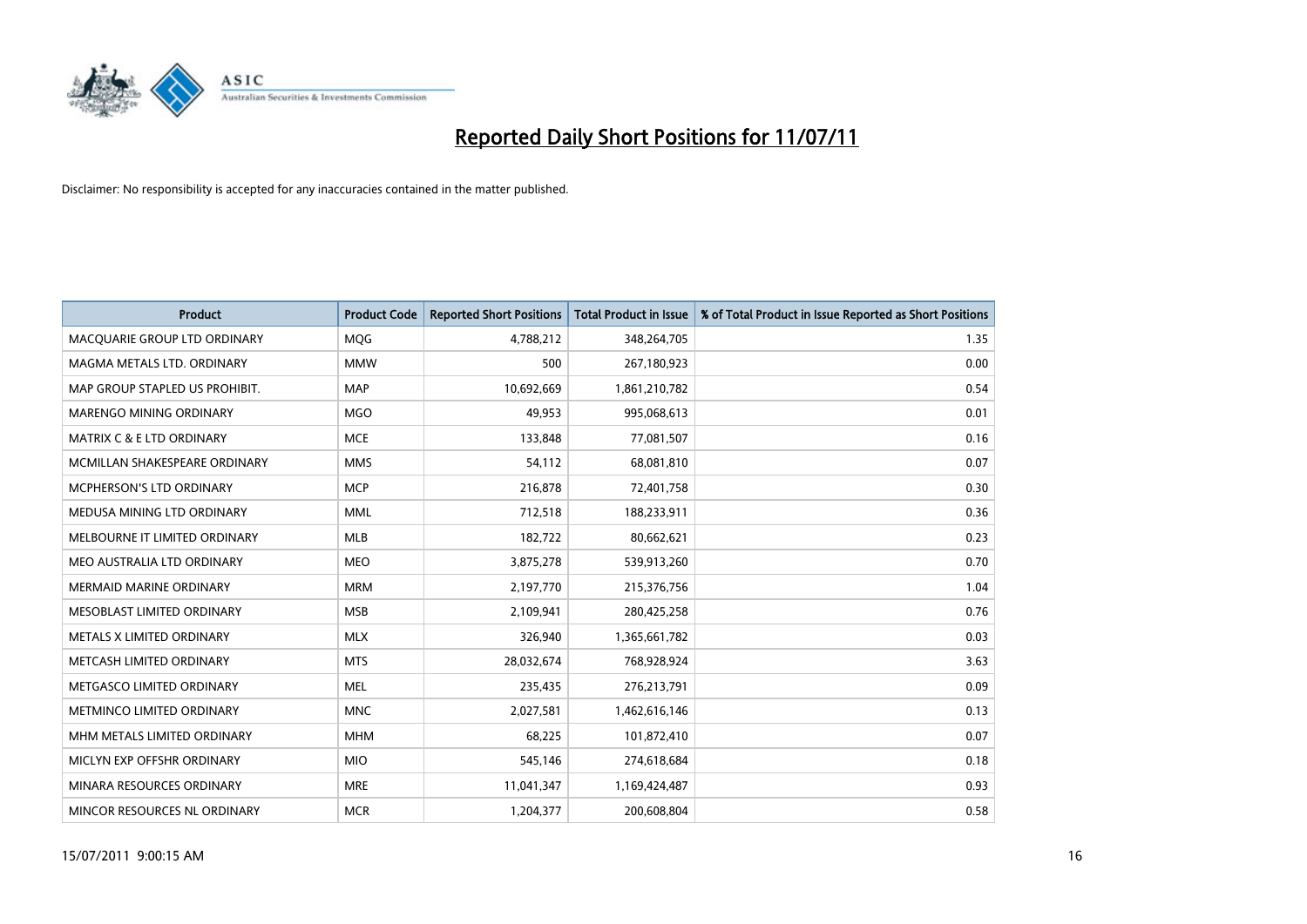

| <b>Product</b>                    | <b>Product Code</b> | <b>Reported Short Positions</b> | <b>Total Product in Issue</b> | % of Total Product in Issue Reported as Short Positions |
|-----------------------------------|---------------------|---------------------------------|-------------------------------|---------------------------------------------------------|
| MINEMAKERS LIMITED ORDINARY       | <b>MAK</b>          | 44,227                          | 227,003,950                   | 0.02                                                    |
| MINERAL DEPOSITS ORDINARY         | <b>MDL</b>          | 172,187                         | 83,415,116                    | 0.21                                                    |
| MINERAL RESOURCES. ORDINARY       | <b>MIN</b>          | 848,282                         | 169,168,017                   | 0.48                                                    |
| MIRABELA NICKEL LTD ORDINARY      | <b>MBN</b>          | 10,537,840                      | 491,781,237                   | 2.14                                                    |
| MIRVAC GROUP STAPLED SECURITIES   | <b>MGR</b>          | 21,616,236                      | 3,416,924,188                 | 0.61                                                    |
| MISSION NEWENERGY ORDINARY        | <b>MBT</b>          | 1,900                           | 8,512,259                     | 0.02                                                    |
| MOLOPO ENERGY LTD ORDINARY        | <b>MPO</b>          | 1,220,267                       | 247,940,175                   | 0.48                                                    |
| MOLY MINES LIMITED ORDINARY       | <b>MOL</b>          | 48,000                          | 384,893,989                   | 0.01                                                    |
| MONADELPHOUS GROUP ORDINARY       | <b>MND</b>          | 680,547                         | 87,576,827                    | 0.77                                                    |
| MORTGAGE CHOICE LTD ORDINARY      | <b>MOC</b>          | 27,910                          | 119,948,255                   | 0.03                                                    |
| <b>MOUNT GIBSON IRON ORDINARY</b> | <b>MGX</b>          | 10,096,630                      | 1,082,570,693                 | 0.91                                                    |
| MSF SUGAR LIMITED ORDINARY        | <b>MSF</b>          | 19,208                          | 69,165,378                    | 0.03                                                    |
| MULTIPLEX SITES SITES             | <b>MXUPA</b>        | 172                             | 4,500,000                     | 0.00                                                    |
| MURCHISON METALS LTD ORDINARY     | <b>MMX</b>          | 16,658,180                      | 435,884,268                   | 3.81                                                    |
| <b>MYER HOLDINGS LTD ORDINARY</b> | <b>MYR</b>          | 16,551,484                      | 582,947,884                   | 2.85                                                    |
| MYSTATE LIMITED ORDINARY          | <b>MYS</b>          | 1,400                           | 67,439,158                    | 0.00                                                    |
| NANOSONICS LIMITED ORDINARY       | <b>NAN</b>          | 14,745                          | 230,490,585                   | 0.01                                                    |
| NATIONAL AUST, BANK ORDINARY      | <b>NAB</b>          | 10,032,037                      | 2,169,819,076                 | 0.43                                                    |
| NATURAL FUEL LIMITED ORDINARY     | <b>NFL</b>          |                                 | 1,121,912                     | 0.00                                                    |
| NAVIGATOR RESOURCES ORDINARY      | <b>NAV</b>          | 500                             | 465,790,327                   | 0.00                                                    |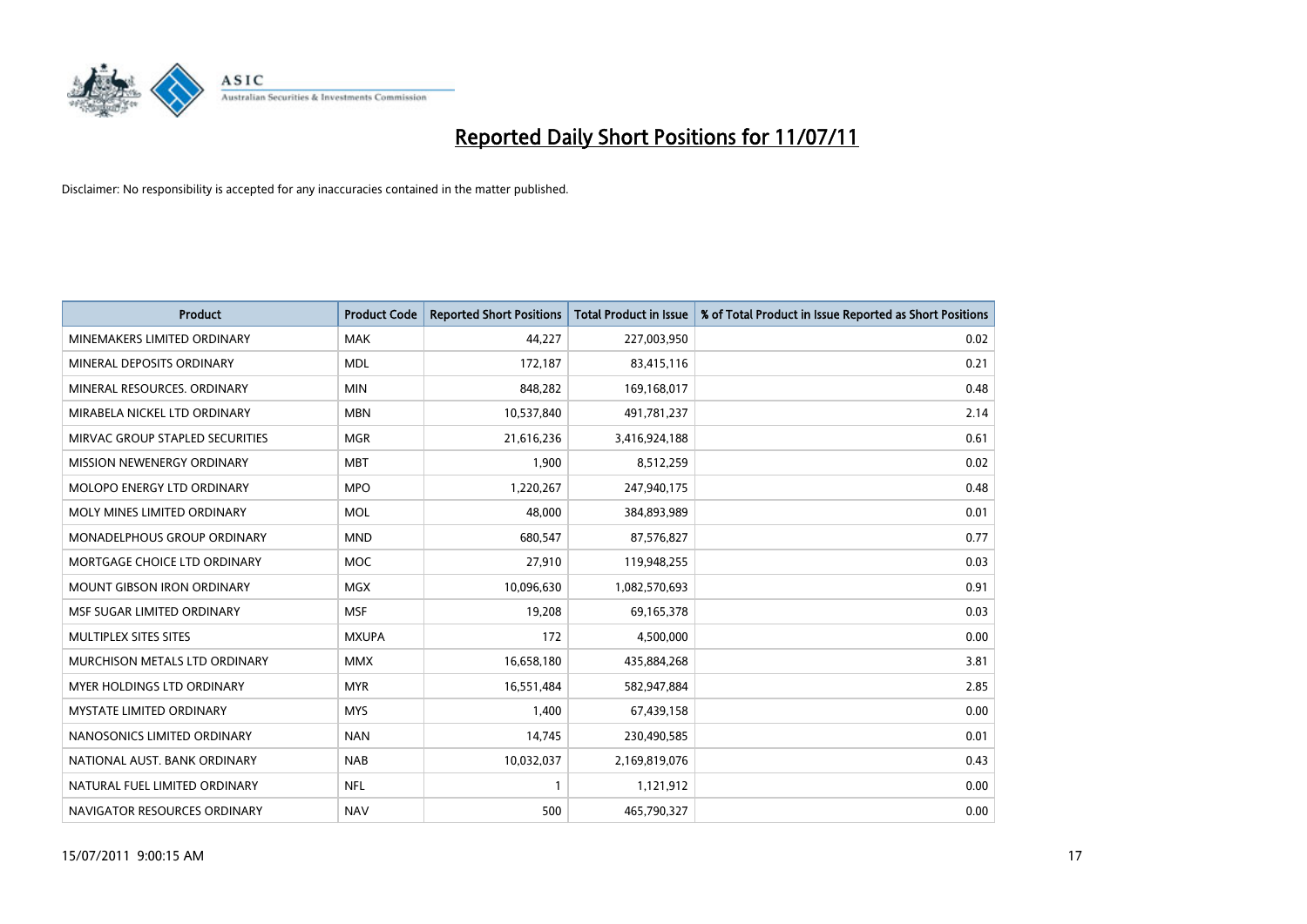

| <b>Product</b>                | <b>Product Code</b> | <b>Reported Short Positions</b> | <b>Total Product in Issue</b> | % of Total Product in Issue Reported as Short Positions |
|-------------------------------|---------------------|---------------------------------|-------------------------------|---------------------------------------------------------|
| NAVITAS LIMITED ORDINARY      | <b>NVT</b>          | 3,706,642                       | 375,230,115                   | 1.01                                                    |
| NEPTUNE MARINE ORDINARY       | <b>NMS</b>          | 910,236                         | 1,748,545,632                 | 0.05                                                    |
| NEW HOPE CORPORATION ORDINARY | <b>NHC</b>          | 1,061,417                       | 830,230,549                   | 0.12                                                    |
| NEWCREST MINING ORDINARY      | <b>NCM</b>          | 2,729,521                       | 765,000,000                   | 0.32                                                    |
| NEWS CORP A NON-VOTING CDI    | <b>NWSLV</b>        | 2,739,559                       | 1,829,576,128                 | 0.14                                                    |
| NEWS CORP B VOTING CDI        | <b>NWS</b>          | 2,911,894                       | 798,520,953                   | 0.36                                                    |
| NEXBIS LIMITED ORDINARY       | <b>NBS</b>          | 63,733                          | 798,356,704                   | 0.01                                                    |
| NEXUS ENERGY LIMITED ORDINARY | <b>NXS</b>          | 19,542,376                      | 1,326,337,066                 | 1.46                                                    |
| NIB HOLDINGS LIMITED ORDINARY | <b>NHF</b>          | 4,911                           | 466,733,110                   | 0.00                                                    |
| NICK SCALI LIMITED ORDINARY   | <b>NCK</b>          | 35,846                          | 81,000,000                    | 0.04                                                    |
| NIDO PETROLEUM ORDINARY       | <b>NDO</b>          | 234,325                         | 1,389,163,151                 | 0.01                                                    |
| NKWE PLATINUM 10C US COMMON   | <b>NKP</b>          | 119,317                         | 559,651,184                   | 0.02                                                    |
| NOBLE MINERAL RES ORDINARY    | <b>NMG</b>          | 4,717,225                       | 397,567,161                   | 1.19                                                    |
| NORTHERN CREST ORDINARY       | <b>NOC</b>          | 24,345                          | 133,484,723                   | 0.02                                                    |
| NORTHERN IRON LTD ORDINARY    | <b>NFE</b>          | 745,968                         | 336,084,863                   | 0.22                                                    |
| NRW HOLDINGS LIMITED ORDINARY | <b>NWH</b>          | 1,979,624                       | 278,888,011                   | 0.70                                                    |
| NUCOAL RESOURCES NL ORDINARY  | <b>NCR</b>          | 124,305                         | 437,193,340                   | 0.03                                                    |
| NUFARM LIMITED ORDINARY       | <b>NUF</b>          | 4,365,845                       | 261,833,005                   | 1.65                                                    |
| NUPLEX INDUSTRIES ORDINARY    | <b>NPX</b>          | 62,580                          | 196,748,316                   | 0.03                                                    |
| OAKTON LIMITED ORDINARY       | <b>OKN</b>          | 614,799                         | 93,800,235                    | 0.66                                                    |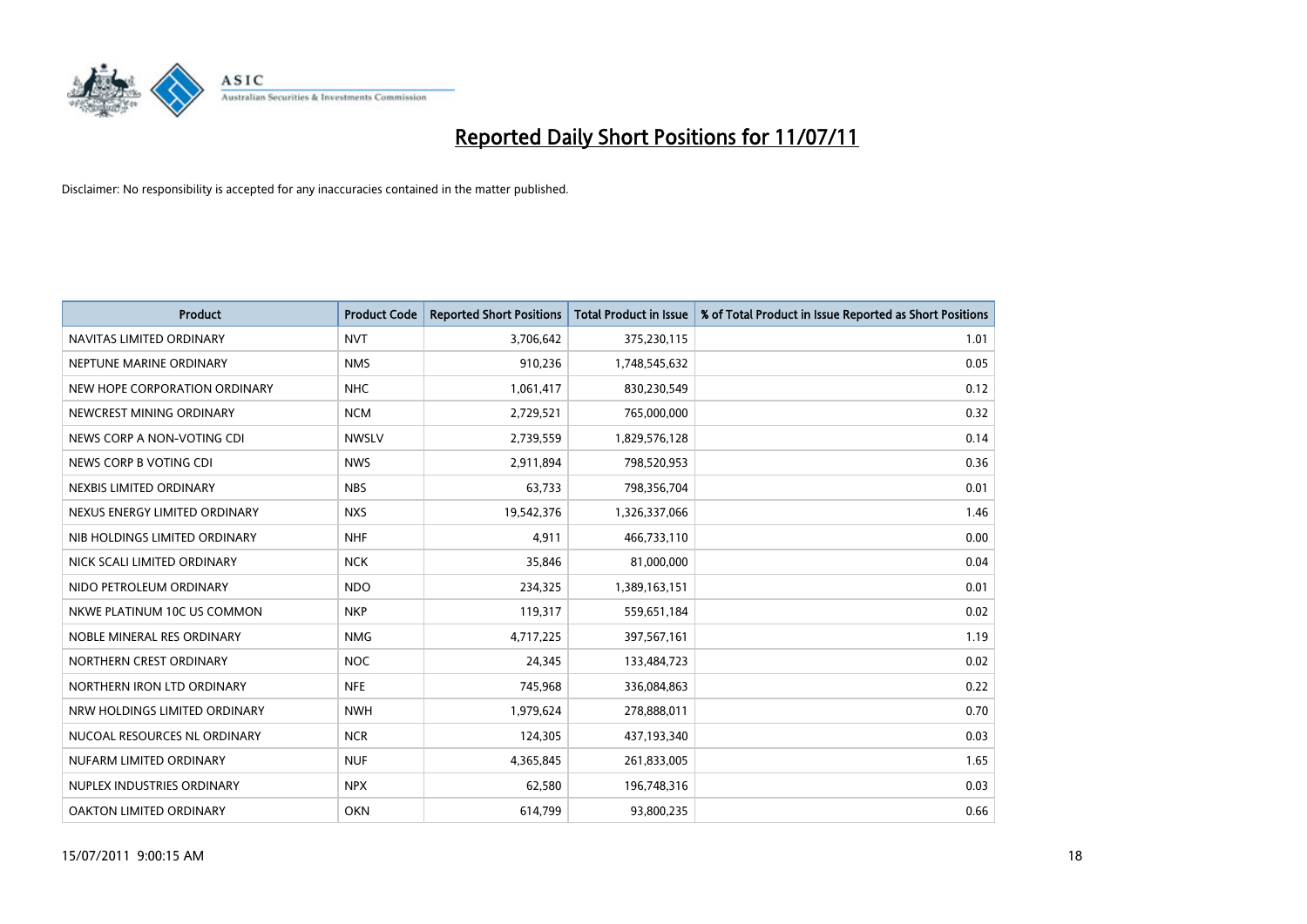

| <b>Product</b>                        | <b>Product Code</b> | <b>Reported Short Positions</b> | Total Product in Issue | % of Total Product in Issue Reported as Short Positions |
|---------------------------------------|---------------------|---------------------------------|------------------------|---------------------------------------------------------|
| OCEANAGOLD CORP. CHESS DEPOSITARY INT | <b>OGC</b>          | 762,394                         | 262,590,386            | 0.29                                                    |
| OCEANIA CAPITAL LTD ORDINARY          | <b>OCP</b>          | 2,500                           | 91,921,295             | 0.00                                                    |
| OIL SEARCH LTD ORDINARY               | OSH                 | 11,169,578                      | 1,320,648,378          | 0.82                                                    |
| OM HOLDINGS LIMITED ORDINARY          | <b>OMH</b>          | 7,813,053                       | 504,105,150            | 1.55                                                    |
| <b>ONESTEEL LIMITED ORDINARY</b>      | OST                 | 25,766,969                      | 1,338,106,652          | 1.93                                                    |
| ORICA LIMITED ORDINARY                | ORI                 | 3,176,623                       | 363,966,570            | 0.84                                                    |
| ORIGIN ENERGY ORDINARY                | <b>ORG</b>          | 2,262,794                       | 1,064,507,259          | 0.20                                                    |
| OROCOBRE LIMITED ORDINARY             | <b>ORE</b>          | 92,224                          | 103,063,894            | 0.09                                                    |
| OROTONGROUP LIMITED ORDINARY          | ORL                 | 85,935                          | 40,880,902             | 0.21                                                    |
| OTTO ENERGY LIMITED ORDINARY          | <b>OEL</b>          | 109,204                         | 1,134,540,071          | 0.01                                                    |
| OZ MINERALS ORDINARY                  | OZL                 | 5,435,501                       | 323,877,514            | 1.68                                                    |
| <b>PACIFIC BRANDS ORDINARY</b>        | <b>PBG</b>          | 6,401,308                       | 931,386,248            | 0.70                                                    |
| PALADIN ENERGY LTD ORDINARY           | <b>PDN</b>          | 12,454,306                      | 777,698,217            | 1.60                                                    |
| PANAUST LIMITED ORDINARY              | <b>PNA</b>          | 12,415,161                      | 593,657,443            | 2.08                                                    |
| PANORAMIC RESOURCES ORDINARY          | PAN                 | 1,299,939                       | 207,050,710            | 0.63                                                    |
| PAPERLINX LIMITED ORDINARY            | <b>PPX</b>          | 5,307,789                       | 603,580,761            | 0.89                                                    |
| PAPILLON RES LTD ORDINARY             | <b>PIR</b>          | 277,374                         | 203,221,972            | 0.13                                                    |
| PATTIES FOODS LTD ORDINARY            | PFL                 |                                 | 138,989,223            | 0.00                                                    |
| PEAK RESOURCES ORDINARY               | <b>PEK</b>          | 50,058                          | 155,979,643            | 0.03                                                    |
| PEET LIMITED ORDINARY                 | <b>PPC</b>          | 94,329                          | 318,038,544            | 0.02                                                    |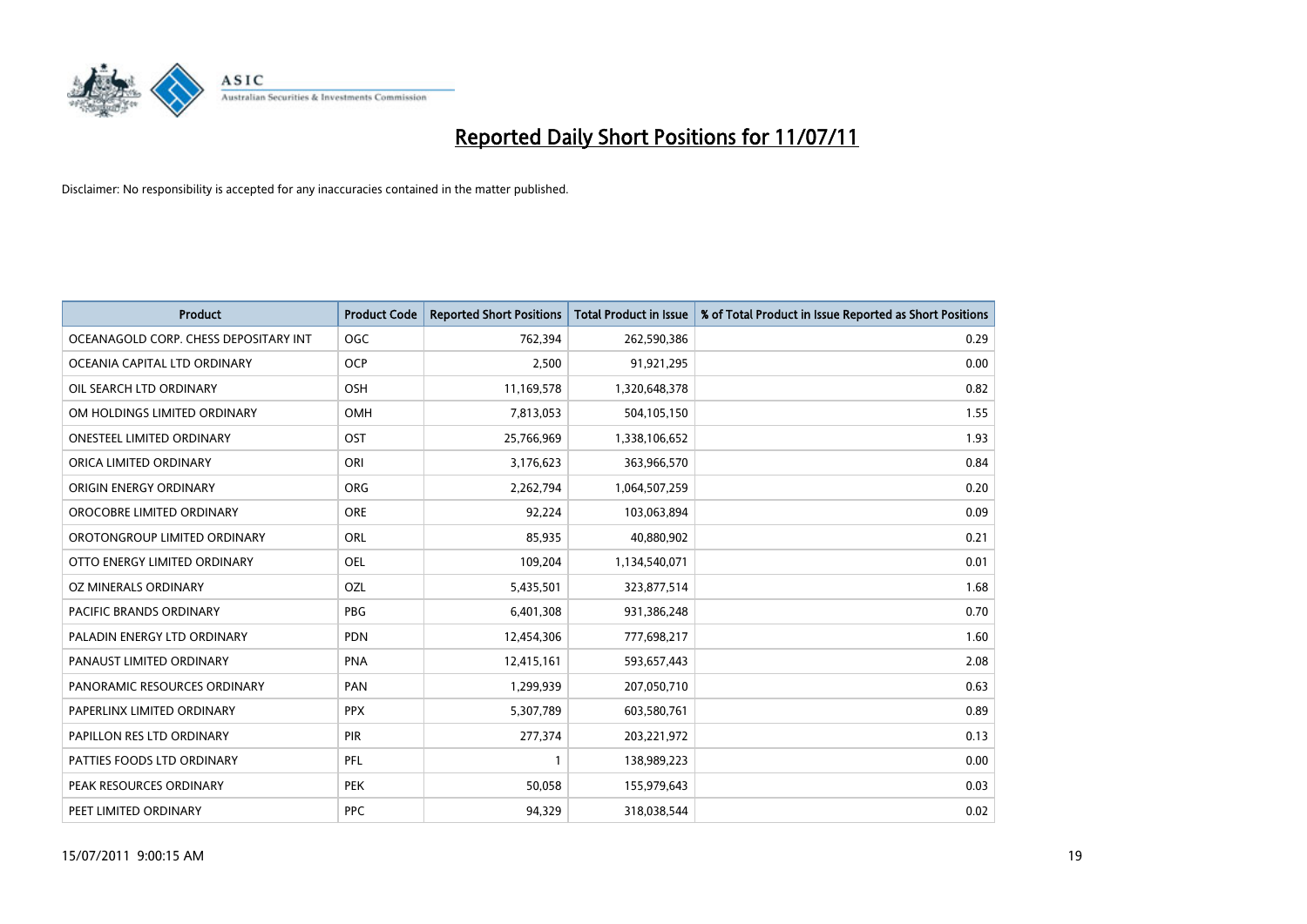

| <b>Product</b>                | <b>Product Code</b> | <b>Reported Short Positions</b> | <b>Total Product in Issue</b> | % of Total Product in Issue Reported as Short Positions |
|-------------------------------|---------------------|---------------------------------|-------------------------------|---------------------------------------------------------|
| PENINSULA ENERGY LTD ORDINARY | <b>PEN</b>          | 289,000                         | 2,093,420,252                 | 0.01                                                    |
| PERILYA LIMITED ORDINARY      | PEM                 | 404,205                         | 526,075,563                   | 0.08                                                    |
| PERPETUAL LIMITED ORDINARY    | PPT                 | 2,420,489                       | 44,671,129                    | 5.43                                                    |
| PERSEUS MINING LTD ORDINARY   | PRU                 | 5,014,734                       | 425,617,088                   | 1.17                                                    |
| PETSEC ENERGY ORDINARY        | <b>PSA</b>          | 223,332                         | 231,283,622                   | 0.10                                                    |
| PHARMAXIS LTD ORDINARY        | <b>PXS</b>          | 1,928,247                       | 228,290,309                   | 0.82                                                    |
| PHOTON GROUP LTD ORDINARY     | PGA                 | 250,510                         | 1,540,886,866                 | 0.02                                                    |
| PLATINUM ASSET ORDINARY       | <b>PTM</b>          | 8,747,360                       | 561,347,878                   | 1.56                                                    |
| PLATINUM AUSTRALIA ORDINARY   | <b>PLA</b>          | 5,069,791                       | 392,430,039                   | 1.29                                                    |
| PLATINUM CAPITAL LTD ORDINARY | <b>PMC</b>          |                                 | 164,959,410                   | 0.00                                                    |
| PLUTON RESOURCES ORDINARY     | <b>PLV</b>          | 267,608                         | 187,026,448                   | 0.14                                                    |
| PMP LIMITED ORDINARY          | <b>PMP</b>          | 60,995                          | 329,879,212                   | 0.01                                                    |
| PORT BOUVARD LIMITED ORDINARY | PBD                 | 6,754                           | 593,868,295                   | 0.00                                                    |
| PRANA BIOTECHNOLOGY ORDINARY  | PBT                 | 523,320                         | 275,286,783                   | 0.19                                                    |
| PREMIER INVESTMENTS ORDINARY  | <b>PMV</b>          | 624,624                         | 155,062,831                   | 0.40                                                    |
| PRIMA BIOMED LTD ORDINARY     | <b>PRR</b>          | 311,500                         | 981,015,629                   | 0.03                                                    |
| PRIMARY HEALTH CARE ORDINARY  | <b>PRY</b>          | 5,275,361                       | 497,419,803                   | 1.03                                                    |
| PRIME MEDIA GRP LTD ORDINARY  | PRT                 | $\overline{2}$                  | 366,330,303                   | 0.00                                                    |
| PROGEN PHARMACEUTIC ORDINARY  | <b>PGL</b>          | 151,596                         | 24,709,097                    | 0.61                                                    |
| PROGRAMMED ORDINARY           | <b>PRG</b>          | 359,850                         | 118,169,908                   | 0.30                                                    |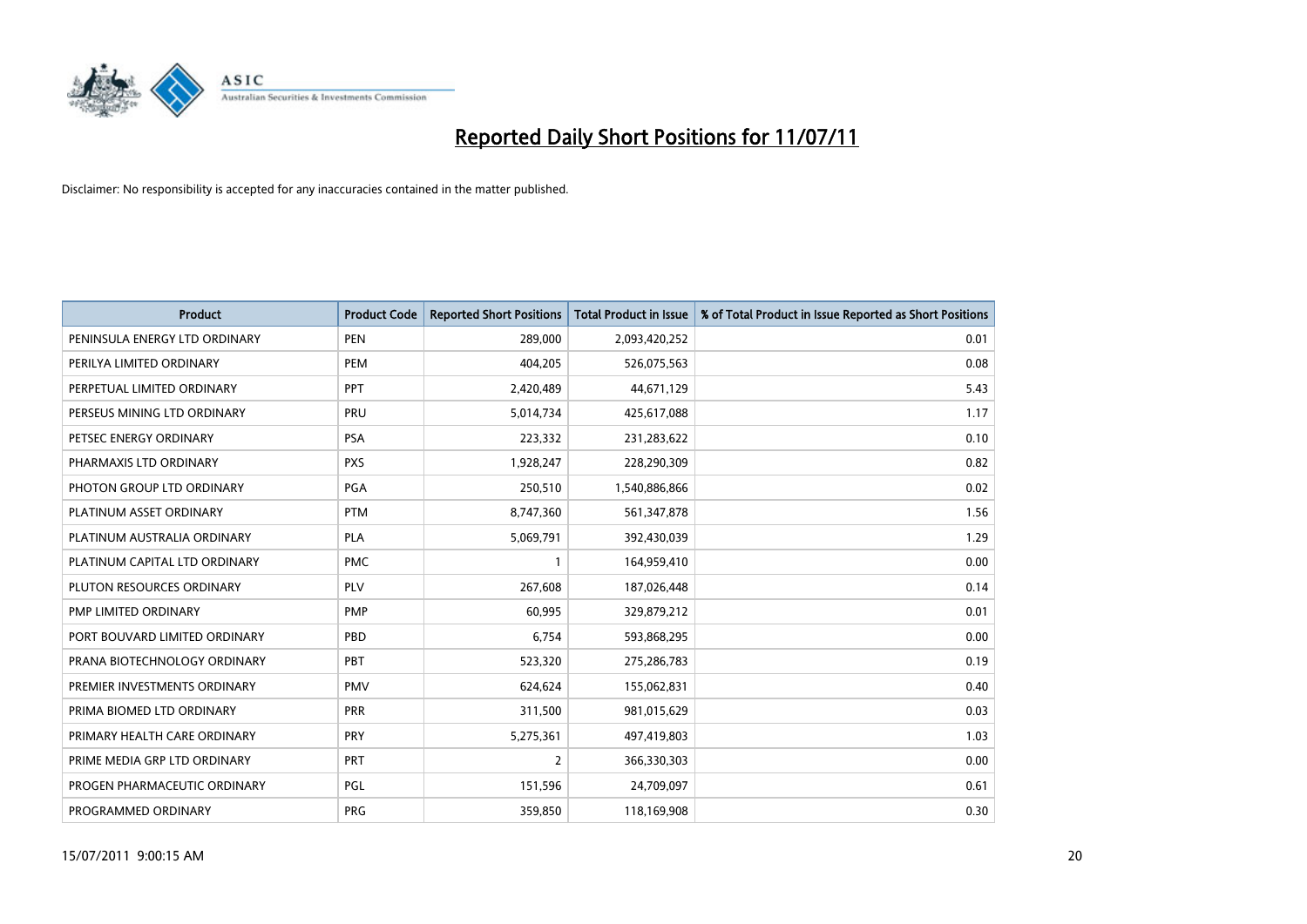

| <b>Product</b>                       | <b>Product Code</b> | <b>Reported Short Positions</b> | <b>Total Product in Issue</b> | % of Total Product in Issue Reported as Short Positions |
|--------------------------------------|---------------------|---------------------------------|-------------------------------|---------------------------------------------------------|
| <b>PSIVIDA CORP CDI 1:1</b>          | <b>PVA</b>          | 6.878                           | 8,862,492                     | 0.08                                                    |
| <b>QANTAS AIRWAYS ORDINARY</b>       | QAN                 | 31,139,006                      | 2,265,123,620                 | 1.38                                                    |
| OBE INSURANCE GROUP ORDINARY         | OBE                 | 20,693,560                      | 1,092,654,587                 | 1.85                                                    |
| OR NATIONAL LIMITED ORDINARY         | <b>ORN</b>          | 22,648,176                      | 2,440,000,000                 | 0.90                                                    |
| <b>QUBE LOGISTICS ORDINARY UNITS</b> | <b>QUB</b>          | 15,604,432                      | 610,839,329                   | 2.55                                                    |
| RAMELIUS RESOURCES ORDINARY          | <b>RMS</b>          | 487,219                         | 291,767,215                   | 0.17                                                    |
| RAMSAY HEALTH CARE ORDINARY          | <b>RHC</b>          | 1,475,866                       | 202,081,252                   | 0.73                                                    |
| <b>RCR TOMLINSON ORDINARY</b>        | <b>RCR</b>          | 68.067                          | 132,010,172                   | 0.05                                                    |
| <b>REA GROUP ORDINARY</b>            | <b>REA</b>          | 24,031                          | 130,401,680                   | 0.01                                                    |
| <b>RECKON LIMITED ORDINARY</b>       | <b>RKN</b>          | 6,043                           | 133,384,060                   | 0.00                                                    |
| <b>RED FORK ENERGY ORDINARY</b>      | <b>RFE</b>          | 7,696                           | 269,769,853                   | 0.00                                                    |
| REDBANK ENERGY LTD ORDINARY          | <b>AEI</b>          | 13                              | 786,287                       | 0.00                                                    |
| REDFLEX HOLDINGS ORDINARY            | <b>RDF</b>          | 10                              | 110,345,599                   | 0.00                                                    |
| REED RESOURCES LTD ORDINARY          | <b>RDR</b>          | 431,039                         | 264,742,501                   | 0.16                                                    |
| <b>REGIS RESOURCES ORDINARY</b>      | <b>RRL</b>          | 1,704,894                       | 432,072,718                   | 0.40                                                    |
| RESMED INC CDI 10:1                  | <b>RMD</b>          | 12,648,765                      | 1,545,678,330                 | 0.80                                                    |
| RESOLUTE MINING ORDINARY             | <b>RSG</b>          | 13,958,460                      | 467,638,948                   | 2.98                                                    |
| RESOURCE AND INVEST. ORDINARY        | <b>RNI</b>          | 4,612                           | 124,784,308                   | 0.00                                                    |
| RESOURCE EQUIP LTD ORDINARY          | <b>ROL</b>          | 124,518                         | 226,030,404                   | 0.06                                                    |
| RESOURCE GENERATION ORDINARY         | <b>RES</b>          | 314,311                         | 262,895,652                   | 0.12                                                    |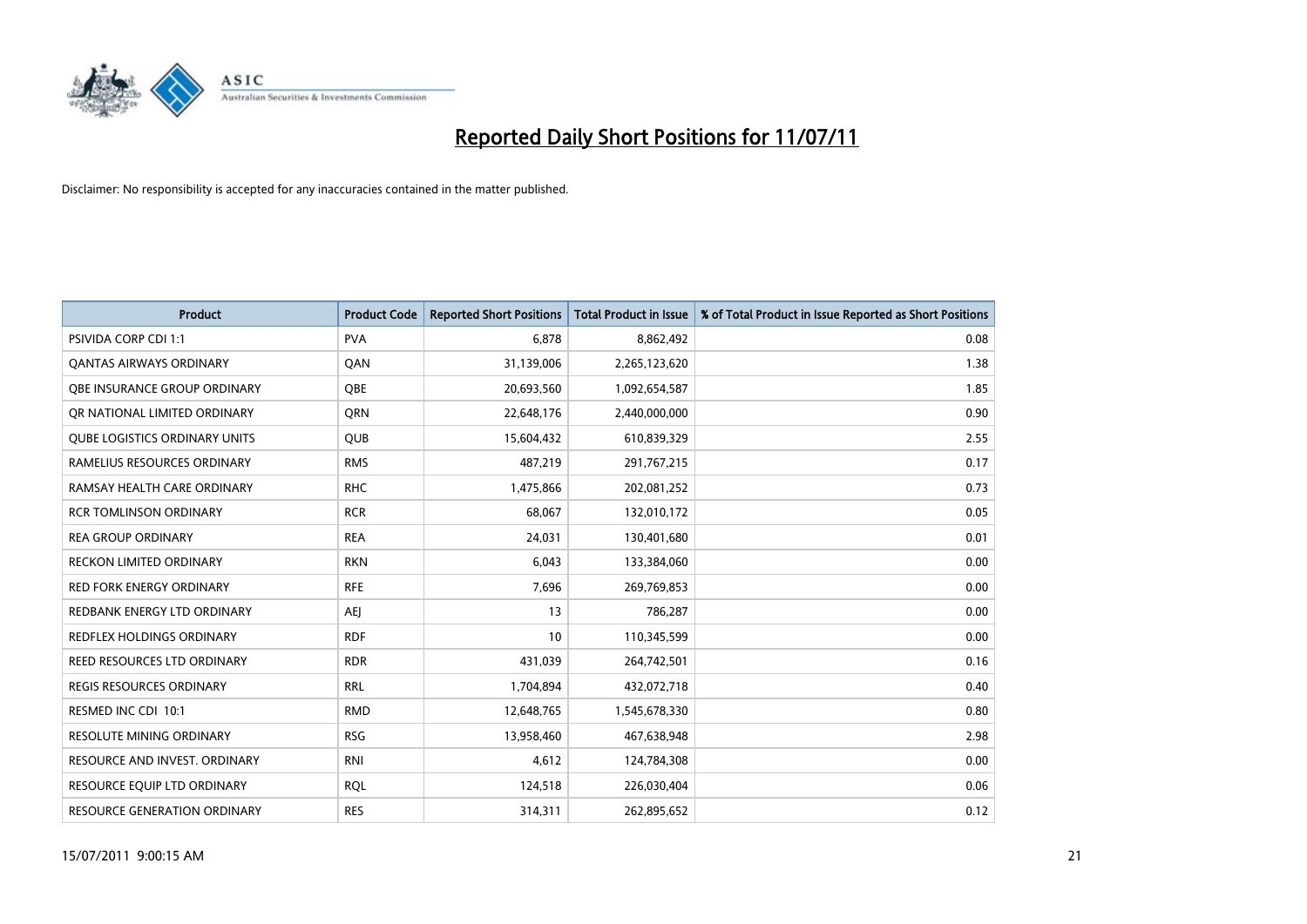

| <b>Product</b>                     | <b>Product Code</b> | <b>Reported Short Positions</b> | <b>Total Product in Issue</b> | % of Total Product in Issue Reported as Short Positions |
|------------------------------------|---------------------|---------------------------------|-------------------------------|---------------------------------------------------------|
| REVERSE CORP LIMITED ORDINARY      | <b>REF</b>          | 25,141                          | 92,382,175                    | 0.03                                                    |
| REX MINERALS LIMITED ORDINARY      | <b>RXM</b>          | 1,023,997                       | 153,635,519                   | 0.66                                                    |
| RHG LIMITED ORDINARY               | <b>RHG</b>          | 406,333                         | 318,092,978                   | 0.12                                                    |
| <b>RIALTO ENERGY ORDINARY</b>      | <b>RIA</b>          | 414,055                         | 360,006,264                   | 0.11                                                    |
| <b>RIDLEY CORPORATION ORDINARY</b> | <b>RIC</b>          | 827,716                         | 307,817,071                   | 0.27                                                    |
| RIO TINTO LIMITED ORDINARY         | <b>RIO</b>          | 16,687,057                      | 435,758,720                   | 3.81                                                    |
| RIVERCITY MOTORWAY STAPLED         | <b>RCY</b>          | 132,000                         | 957,010,115                   | 0.01                                                    |
| ROBUST RESOURCES ORDINARY          | <b>ROL</b>          | 1,153,622                       | 84,944,097                    | 1.36                                                    |
| ROC OIL COMPANY ORDINARY           | <b>ROC</b>          | 1,230,314                       | 713,254,560                   | 0.18                                                    |
| ROYAL WOLF HOLDINGS ORDINARY       | <b>RWH</b>          | 60,000                          | 100,387,052                   | 0.06                                                    |
| SAI GLOBAL LIMITED ORDINARY        | SAI                 | 161,441                         | 199,552,155                   | 0.08                                                    |
| SALMAT LIMITED ORDINARY            | <b>SLM</b>          | 657,057                         | 159,780,299                   | 0.41                                                    |
| SAMSON OIL & GAS LTD ORDINARY      | <b>SSN</b>          | 3,140,058                       | 1,731,976,929                 | 0.18                                                    |
| SANDFIRE RESOURCES ORDINARY        | <b>SFR</b>          | 1,852,599                       | 149,384,969                   | 1.23                                                    |
| SANTOS LTD ORDINARY                | <b>STO</b>          | 4,927,132                       | 877,955,815                   | 0.56                                                    |
| SARACEN MINERAL ORDINARY           | <b>SAR</b>          | 176,452                         | 492,251,415                   | 0.03                                                    |
| SEDGMAN LIMITED ORDINARY           | <b>SDM</b>          | 330,734                         | 209,752,689                   | 0.15                                                    |
| SEEK LIMITED ORDINARY              | <b>SEK</b>          | 12,376,261                      | 337,065,707                   | 3.66                                                    |
| SELECT HARVESTS ORDINARY           | <b>SHV</b>          | 237,318                         | 56,226,960                    | 0.42                                                    |
| SENETAS CORPORATION ORDINARY       | <b>SEN</b>          | 756,999                         | 463,105,195                   | 0.16                                                    |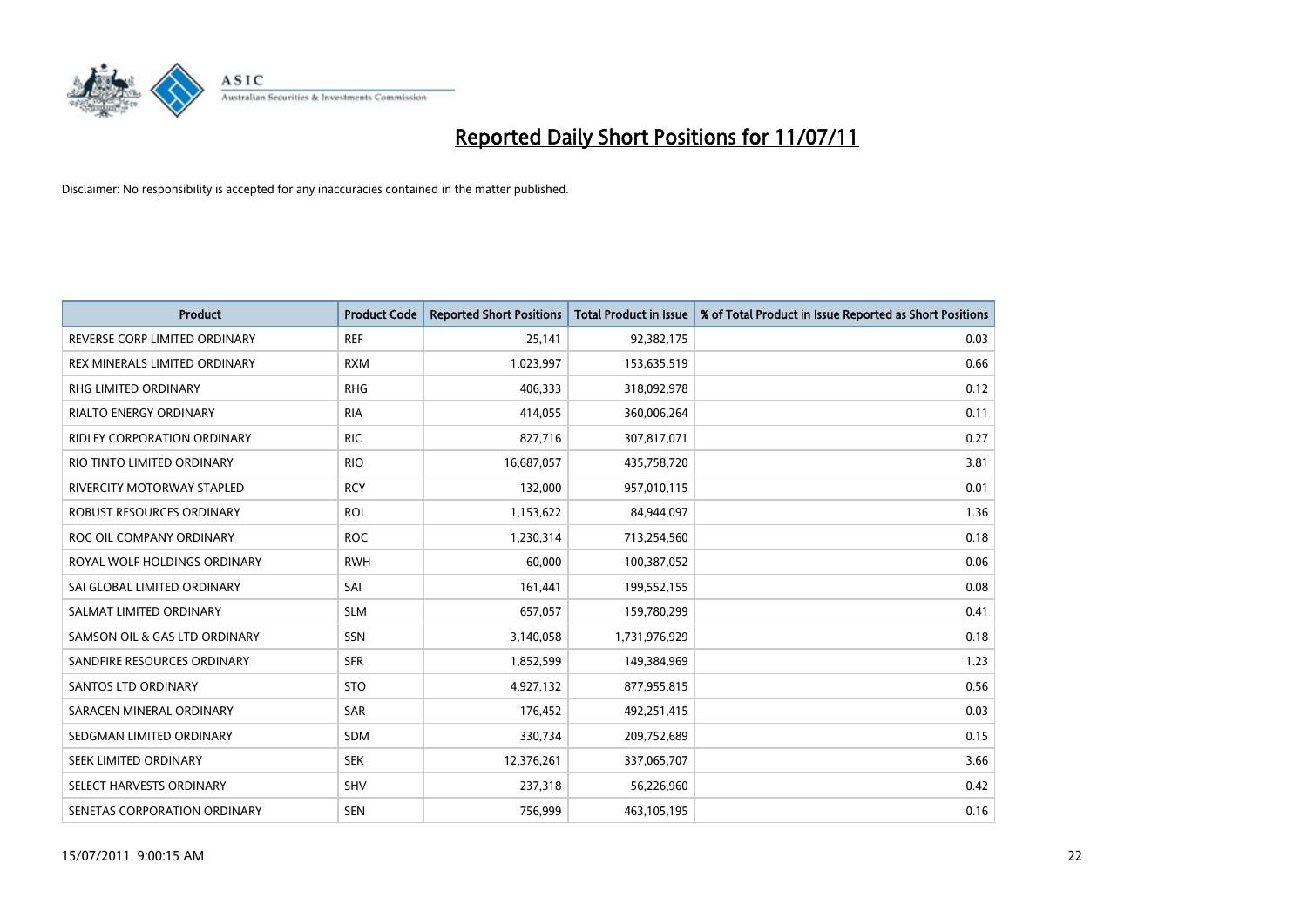

| <b>Product</b>                           | <b>Product Code</b> | <b>Reported Short Positions</b> | Total Product in Issue | % of Total Product in Issue Reported as Short Positions |
|------------------------------------------|---------------------|---------------------------------|------------------------|---------------------------------------------------------|
| SERVCORP LIMITED ORDINARY                | SRV                 | 143,362                         | 98,440,807             | 0.14                                                    |
| SERVICE STREAM ORDINARY                  | <b>SSM</b>          | 424,228                         | 283,418,867            | 0.15                                                    |
| SEVEN GROUP HOLDINGS ORDINARY            | <b>SVW</b>          | 945,297                         | 306,410,281            | 0.29                                                    |
| SEVEN WEST MEDIA LTD ORDINARY            | <b>SWM</b>          | 4,111,759                       | 610,327,899            | 0.67                                                    |
| SIGMA PHARMACEUTICAL ORDINARY            | <b>SIP</b>          | 15,431,911                      | 1,178,626,572          | 1.30                                                    |
| SILEX SYSTEMS ORDINARY                   | <b>SLX</b>          | 321,208                         | 170,133,997            | 0.18                                                    |
| SILVER LAKE RESOURCE ORDINARY            | <b>SLR</b>          | 160,432                         | 178,882,838            | 0.08                                                    |
| SIMS METAL MGMT LTD ORDINARY             | SGM                 | 4,002,853                       | 205,403,935            | 1.92                                                    |
| SINGAPORE TELECOMM. CHESS DEPOSITARY INT | SGT                 | 4,032,205                       | 198,739,178            | 2.03                                                    |
| SIRIUS RESOURCES NL ORDINARY             | <b>SIR</b>          | 82,500                          | 137,134,586            | 0.06                                                    |
| SKILLED GROUP LTD ORDINARY               | <b>SKE</b>          | 46,840                          | 233,089,776            | 0.01                                                    |
| SKY CITY ENTERTAIN, ORDINARY             | <b>SKC</b>          | 79,106                          | 576,958,340            | 0.01                                                    |
| SKY NETWORK ORDINARY                     | <b>SKT</b>          | 23,324                          | 389,139,785            | 0.00                                                    |
| SMS MANAGEMENT, ORDINARY                 | SMX                 | 246,489                         | 67,765,118             | 0.36                                                    |
| <b>SOLCO LTD ORDINARY</b>                | SOO                 | 91,600                          | 199,613,638            | 0.05                                                    |
| SONIC HEALTHCARE ORDINARY                | <b>SHL</b>          | 3,539,732                       | 388,429,875            | 0.91                                                    |
| SOUL PATTINSON (W.H) ORDINARY            | SOL                 | 1,881                           | 238,640,580            | 0.00                                                    |
| SOUTH BOULDER MINES ORDINARY             | <b>STB</b>          | 5,102                           | 87,115,688             | 0.01                                                    |
| SP AUSNET STAPLED SECURITIES             | <b>SPN</b>          | 5,538,663                       | 2,850,932,204          | 0.19                                                    |
| SPARK INFRASTRUCTURE STAPLED NOTE & UNIT | SKI                 | 7,476,297                       | 1,326,734,264          | 0.56                                                    |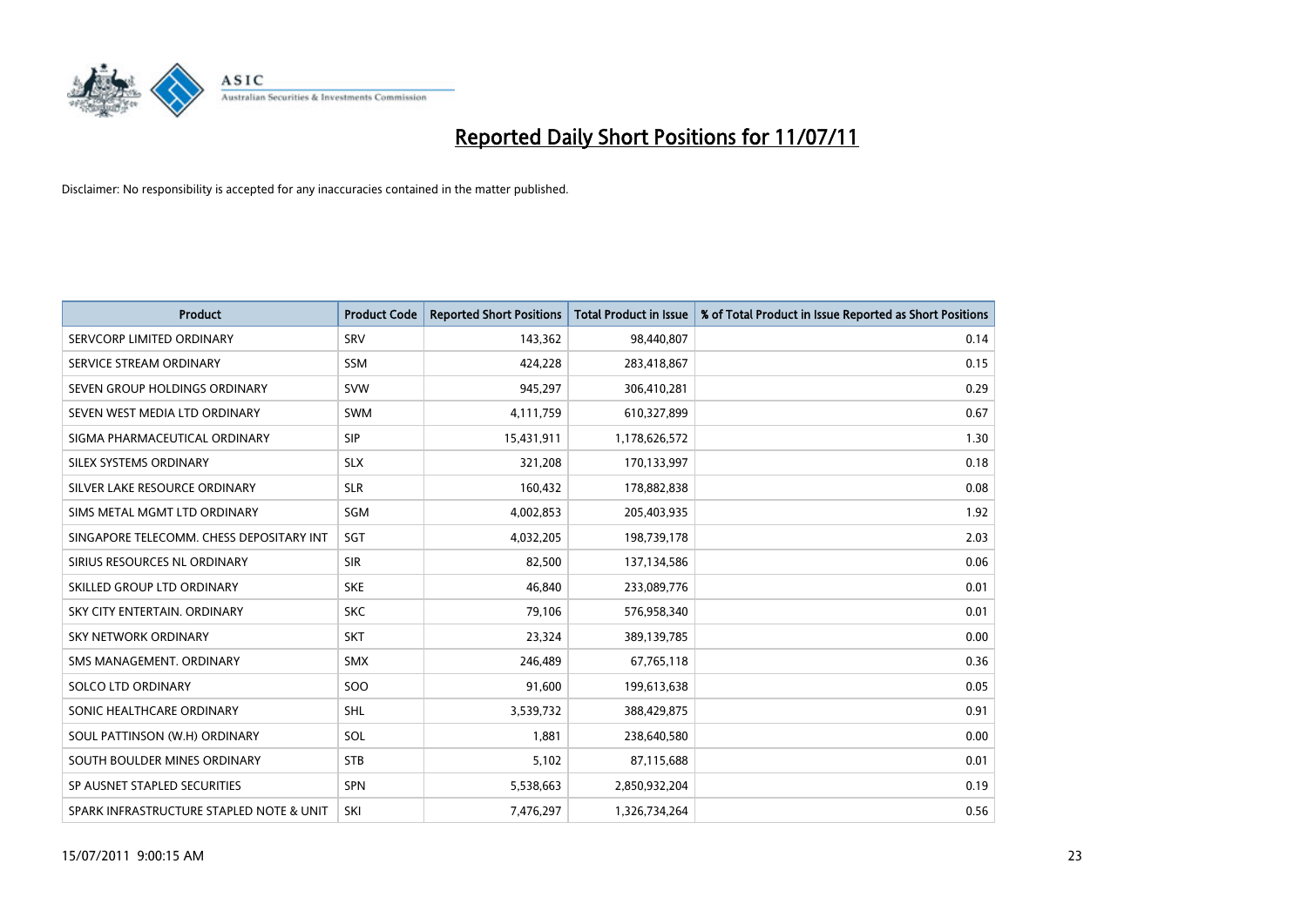

| <b>Product</b>                | <b>Product Code</b> | <b>Reported Short Positions</b> | Total Product in Issue | % of Total Product in Issue Reported as Short Positions |
|-------------------------------|---------------------|---------------------------------|------------------------|---------------------------------------------------------|
| SPDR 200 FUND ETF UNITS       | <b>STW</b>          | 8                               | 52,039,159             | 0.00                                                    |
| SPECIALTY FASHION ORDINARY    | <b>SFH</b>          | 605,513                         | 191,786,121            | 0.32                                                    |
| SPOTLESS GROUP LTD ORDINARY   | <b>SPT</b>          | 1,785,081                       | 262,766,725            | 0.66                                                    |
| ST BARBARA LIMITED ORDINARY   | SBM                 | 5,679,073                       | 325,615,389            | 1.73                                                    |
| STAGING CONNECTIONS ORDINARY  | <b>STG</b>          | 2,917,189                       | 78,317,726             | 3.72                                                    |
| STANMORE COAL LTD ORDINARY    | <b>SMR</b>          | 77,840                          | 88,270,738             | 0.09                                                    |
| STARPHARMA HOLDINGS ORDINARY  | SPL                 | 327,825                         | 247,743,578            | 0.14                                                    |
| STH AMERICAN COR LTD ORDINARY | SAY                 | 9,200                           | 245,846,493            | 0.00                                                    |
| STH CRS ELECT ENGNR ORDINARY  | <b>SXE</b>          | 2,910                           | 160,736,826            | 0.00                                                    |
| STHN CROSS MEDIA ORDINARY     | <b>SXL</b>          | 4,064,361                       | 705,712,186            | 0.58                                                    |
| STOCKLAND UNITS/ORD STAPLED   | SGP                 | 4,564,549                       | 2,383,036,717          | 0.19                                                    |
| STRAITS RES LTD. ORDINARY     | SRQ                 | 7,799,002                       | 324,655,749            | 2.39                                                    |
| STW COMMUNICATIONS ORDINARY   | SGN                 | 303,991                         | 364,310,964            | 0.08                                                    |
| SUNCORP GROUP LTD ORDINARY    | <b>SUN</b>          | 5,997,249                       | 1,286,600,980          | 0.45                                                    |
| SUNDANCE ENERGY ORDINARY      | <b>SEA</b>          | 74,518                          | 276,709,585            | 0.03                                                    |
| SUNDANCE RESOURCES ORDINARY   | SDL                 | 16,269,688                      | 2,870,927,169          | 0.55                                                    |
| SUNLAND GROUP LTD ORDINARY    | <b>SDG</b>          | 35,920                          | 224,881,794            | 0.01                                                    |
| SUPER RET REP LTD ORDINARY    | SUL                 | 109,002                         | 130,018,739            | 0.09                                                    |
| <b>SWICK MINING ORDINARY</b>  | <b>SWK</b>          | 99,380                          | 236,724,970            | 0.04                                                    |
| SYMEX HOLDINGS ORDINARY       | <b>SYM</b>          | 6,633                           | 189,166,670            | 0.00                                                    |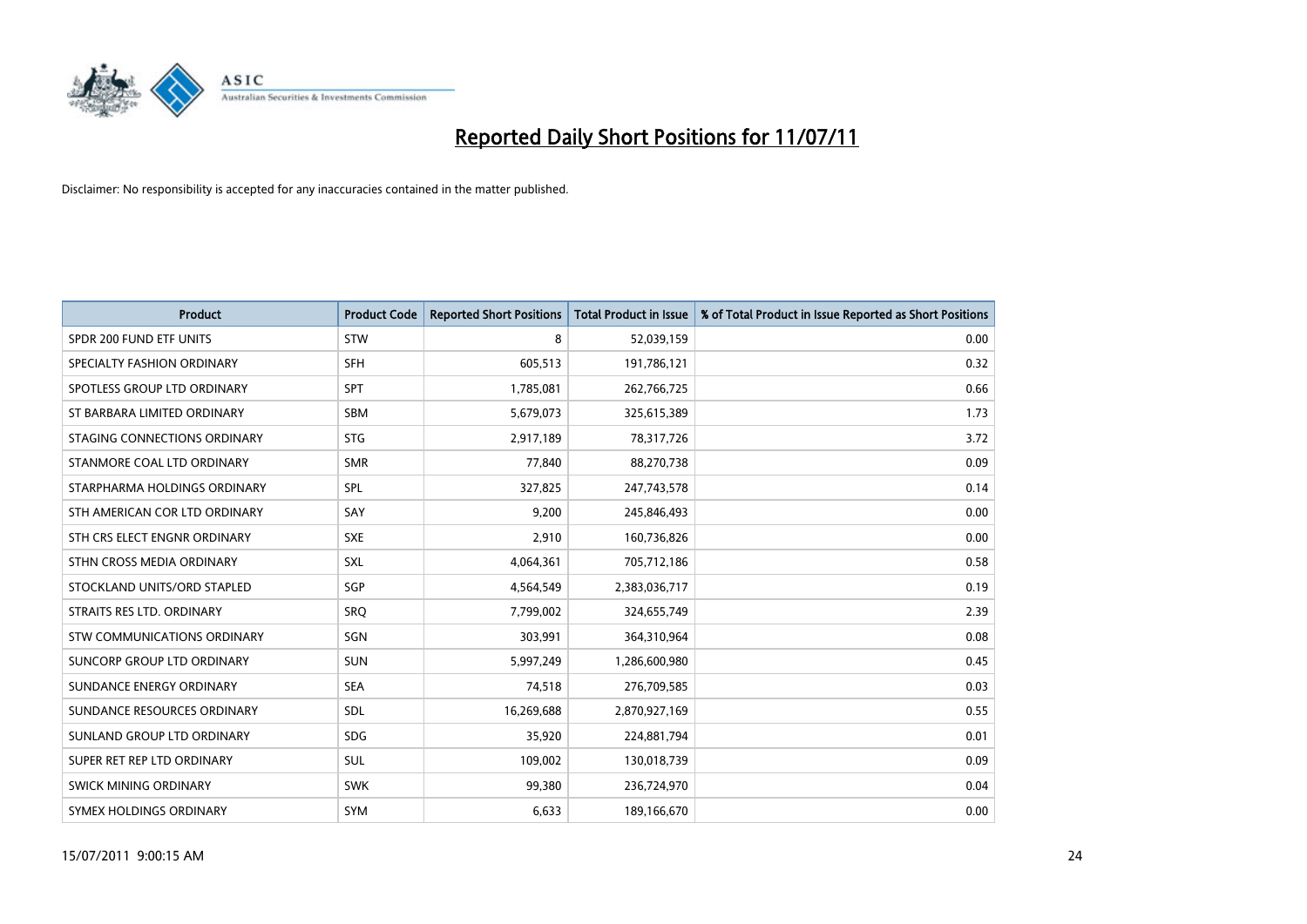

| <b>Product</b>                       | <b>Product Code</b> | <b>Reported Short Positions</b> | Total Product in Issue | % of Total Product in Issue Reported as Short Positions |
|--------------------------------------|---------------------|---------------------------------|------------------------|---------------------------------------------------------|
| <b>TABCORP HOLDINGS LTD ORDINARY</b> | <b>TAH</b>          | 3,887,784                       | 688,019,737            | 0.57                                                    |
| TALENT2 INTERNATION ORDINARY         | <b>TWO</b>          | 139,685                         | 144,672,415            | 0.09                                                    |
| TAP OIL LIMITED ORDINARY             | <b>TAP</b>          | 663,016                         | 240,967,311            | 0.27                                                    |
| TASSAL GROUP LIMITED ORDINARY        | <b>TGR</b>          | 63,571                          | 146,304,404            | 0.03                                                    |
| <b>TATTS GROUP LTD ORDINARY</b>      | <b>TTS</b>          | 14,652,132                      | 1,318,683,208          | 1.10                                                    |
| <b>TECHNOLOGY ONE ORDINARY</b>       | <b>TNE</b>          | 80,037                          | 303,119,455            | 0.03                                                    |
| TELECOM CORPORATION ORDINARY         | <b>TEL</b>          | 25,569,708                      | 1,924,678,136          | 1.34                                                    |
| TELSTRA CORPORATION. ORDINARY        | <b>TLS</b>          | 64,225,247                      | 12,443,074,357         | 0.50                                                    |
| TEN NETWORK HOLDINGS ORDINARY        | <b>TEN</b>          | 31,333,694                      | 1,045,236,720          | 3.02                                                    |
| TERANGA GOLD CORP CDI 1:1            | <b>TGZ</b>          | 178,046                         | 152,679,621            | 0.10                                                    |
| TFS CORPORATION LTD ORDINARY         | <b>TFC</b>          | 65,978                          | 276,453,042            | 0.02                                                    |
| THE REJECT SHOP ORDINARY             | <b>TRS</b>          | 618,658                         | 26,033,570             | 2.37                                                    |
| THOR MINING PLC CHESS DEPOSITARY 1:1 | <b>THR</b>          | 2,307                           | 222,489,120            | 0.00                                                    |
| THORN GROUP LIMITED ORDINARY         | <b>TGA</b>          | 2,363                           | 146,091,970            | 0.00                                                    |
| <b>TIGER RESOURCES ORDINARY</b>      | <b>TGS</b>          | 168,569                         | 669,560,549            | 0.03                                                    |
| TIMBERCORP LIMITED ORDINARY          | <b>TIM</b>          | 90,074                          | 352,071,429            | 0.02                                                    |
| TISHMAN SPEYER UNITS                 | <b>TSO</b>          | 107,265                         | 338,440,904            | 0.03                                                    |
| TNG LIMITED ORDINARY                 | <b>TNG</b>          | 4,321                           | 284,803,062            | 0.00                                                    |
| TOLL HOLDINGS LTD ORDINARY           | <b>TOL</b>          | 18,935,200                      | 710,128,531            | 2.63                                                    |
| TORO ENERGY LIMITED ORDINARY         | <b>TOE</b>          | 35,404                          | 964,936,676            | 0.00                                                    |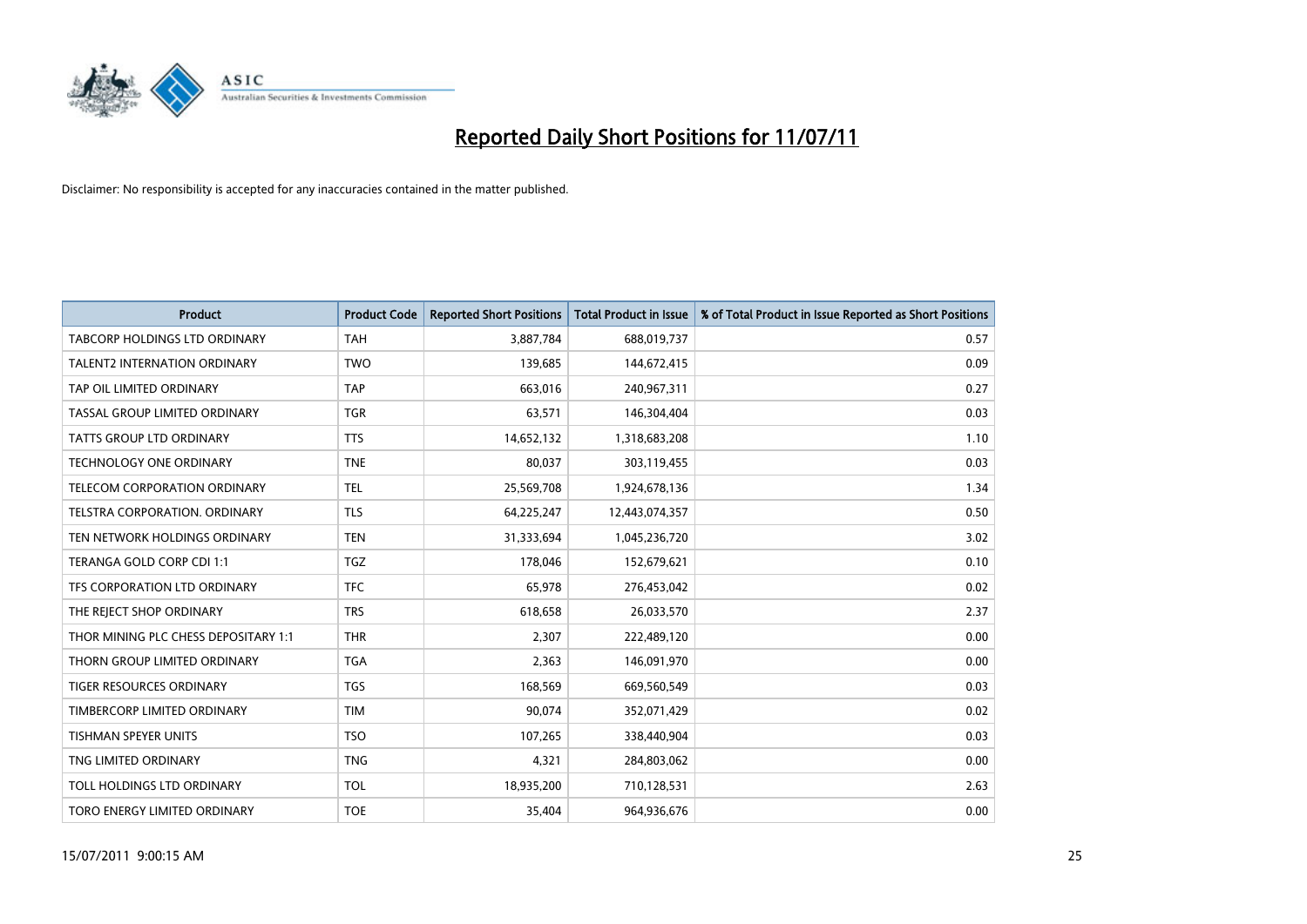

| <b>Product</b>                            | <b>Product Code</b> | <b>Reported Short Positions</b> | Total Product in Issue | % of Total Product in Issue Reported as Short Positions |
|-------------------------------------------|---------------------|---------------------------------|------------------------|---------------------------------------------------------|
| <b>TOWER LIMITED ORDINARY</b>             | <b>TWR</b>          | 689,519                         | 265,176,580            | 0.26                                                    |
| TOX FREE SOLUTIONS ORDINARY               | <b>TOX</b>          | 30,054                          | 96,503,382             | 0.03                                                    |
| TPG TELECOM LIMITED ORDINARY              | <b>TPM</b>          | 4,146,862                       | 783,481,644            | 0.52                                                    |
| TRANSFIELD SERVICES ORDINARY              | <b>TSE</b>          | 6,763,570                       | 549,715,957            | 1.23                                                    |
| TRANSPACIFIC INDUST, ORDINARY             | <b>TPI</b>          | 12,671,230                      | 960,638,735            | 1.30                                                    |
| TRANSURBAN GROUP TRIPLE STAPLED SEC.      | <b>TCL</b>          | 2,716,929                       | 1,443,543,731          | 0.18                                                    |
| TREASURY WINE ESTATE ORDINARY             | <b>TWE</b>          | 16,526,995                      | 647,227,144            | 2.56                                                    |
| TRINITY GROUP STAPLED SECURITIES          | <b>TCO</b>          | 3,419                           | 203,405,927            | 0.00                                                    |
| TROY RESOURCES NL ORDINARY                | <b>TRY</b>          | 71,322                          | 87,990,323             | 0.07                                                    |
| UGL LIMITED ORDINARY                      | <b>UGL</b>          | 5,204,241                       | 166,047,171            | 3.13                                                    |
| UNILIFE CORPORATION CDI 6:1               | <b>UNS</b>          | 649,297                         | 271,430,663            | 0.23                                                    |
| VALAD PROPERTY GROUP STAPLED US PROHIBIT. | <b>VPG</b>          | 3,672,596                       | 115,108,116            | 3.19                                                    |
| <b>VDM GROUP LIMITED ORDINARY</b>         | <b>VMG</b>          | 11,116                          | 193,127,749            | 0.01                                                    |
| <b>VENTURE MINERALS ORDINARY</b>          | <b>VMS</b>          | 357,841                         | 221,093,592            | 0.16                                                    |
| <b>VILLAGE ROADSHOW LTD ORDINARY</b>      | <b>VRL</b>          | 113,349                         | 151,458,556            | 0.07                                                    |
| VIRGIN BLUE HOLDINGS ORDINARY             | <b>VBA</b>          | 26,303,263                      | 2,210,197,600          | 1.16                                                    |
| VISION GROUP HLDGS ORDINARY               | <b>VGH</b>          | 78,000                          | 74,197,532             | 0.11                                                    |
| <b>VITA GROUP LTD ORDINARY</b>            | <b>VTG</b>          | 75,190                          | 142,499,800            | 0.05                                                    |
| VITERRA INC CDI 1:1                       | <b>VTA</b>          | 3,828                           | 68,629,939             | 0.01                                                    |
| VNGD ALL-WORLD EX-US CDI 1:1              | <b>VEU</b>          | 3,013                           | 760,770                | 0.40                                                    |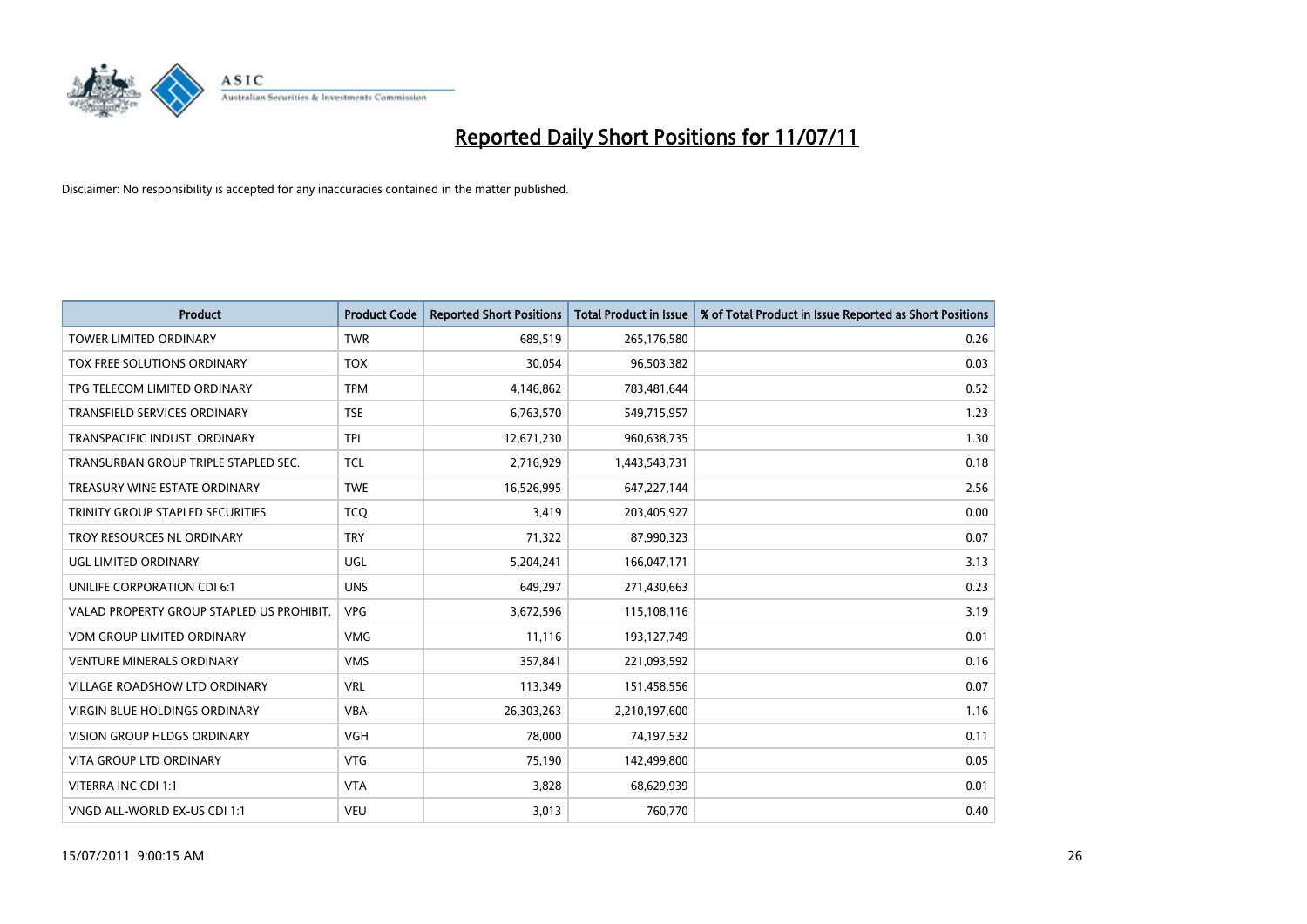

| <b>Product</b>                         | <b>Product Code</b> | <b>Reported Short Positions</b> | <b>Total Product in Issue</b> | % of Total Product in Issue Reported as Short Positions |
|----------------------------------------|---------------------|---------------------------------|-------------------------------|---------------------------------------------------------|
| WAH NAM INT HLDG LTD ORDINARY          | <b>WNI</b>          | 2,604,660                       | 5,355,416,325                 | 0.05                                                    |
| <b>WATPAC LIMITED ORDINARY</b>         | <b>WTP</b>          | 80,147                          | 183,341,382                   | 0.03                                                    |
| <b>WDS LIMITED ORDINARY</b>            | <b>WDS</b>          | 701                             | 144,055,662                   | 0.00                                                    |
| WEBIET LIMITED ORDINARY                | <b>WEB</b>          | 383,185                         | 75,967,968                    | 0.51                                                    |
| <b>WESFARMERS LIMITED ORDINARY</b>     | <b>WES</b>          | 18,883,417                      | 1,005,675,940                 | 1.88                                                    |
| WESFARMERS LIMITED PARTIALLY PROTECTED | <b>WESN</b>         | 54,155                          | 151,396,222                   | 0.02                                                    |
| WESTERN AREAS NL ORDINARY              | <b>WSA</b>          | 5,846,449                       | 179,735,899                   | 3.26                                                    |
| WESTERN DESERT RES. ORDINARY           | <b>WDR</b>          | 948                             | 206,935,914                   | 0.00                                                    |
| WESTFIELD GROUP ORD/UNIT STAPLED SEC   | <b>WDC</b>          | 11,992,555                      | 2,308,988,539                 | 0.51                                                    |
| WESTFIELD RETAIL TST UNIT STAPLED      | <b>WRT</b>          | 35,918,927                      | 3,054,166,195                 | 1.19                                                    |
| WESTPAC BANKING CORP ORDINARY          | <b>WBC</b>          | 24,718,033                      | 3,030,033,944                 | 0.78                                                    |
| WHITE ENERGY COMPANY ORDINARY          | <b>WEC</b>          | 4,430,350                       | 316,104,241                   | 1.39                                                    |
| <b>WHITEHAVEN COAL ORDINARY</b>        | <b>WHC</b>          | 4,891,526                       | 493,800,069                   | 0.99                                                    |
| WHK GROUP LIMITED ORDINARY             | <b>WHG</b>          | 81,187                          | 265,142,652                   | 0.03                                                    |
| WHL ENERGY LIMITED ORDINARY            | <b>WHN</b>          | 7,812,500                       | 1,212,100,886                 | 0.64                                                    |
| WILDHORSE ENERGY ORDINARY              | <b>WHE</b>          | 26,413                          | 249,794,756                   | 0.01                                                    |
| WINDIMURRA VANADIUM ORDINARY           | <b>WVL</b>          | 163,685                         | 154,278,674                   | 0.11                                                    |
| WOODSIDE PETROLEUM ORDINARY            | <b>WPL</b>          | 1,838,689                       | 793,229,820                   | 0.21                                                    |
| WOOLWORTHS LIMITED ORDINARY            | <b>WOW</b>          | 6,955,085                       | 1,216,499,270                 | 0.54                                                    |
| <b>WORLEYPARSONS LTD ORDINARY</b>      | <b>WOR</b>          | 3,872,044                       | 241,671,476                   | 1.56                                                    |